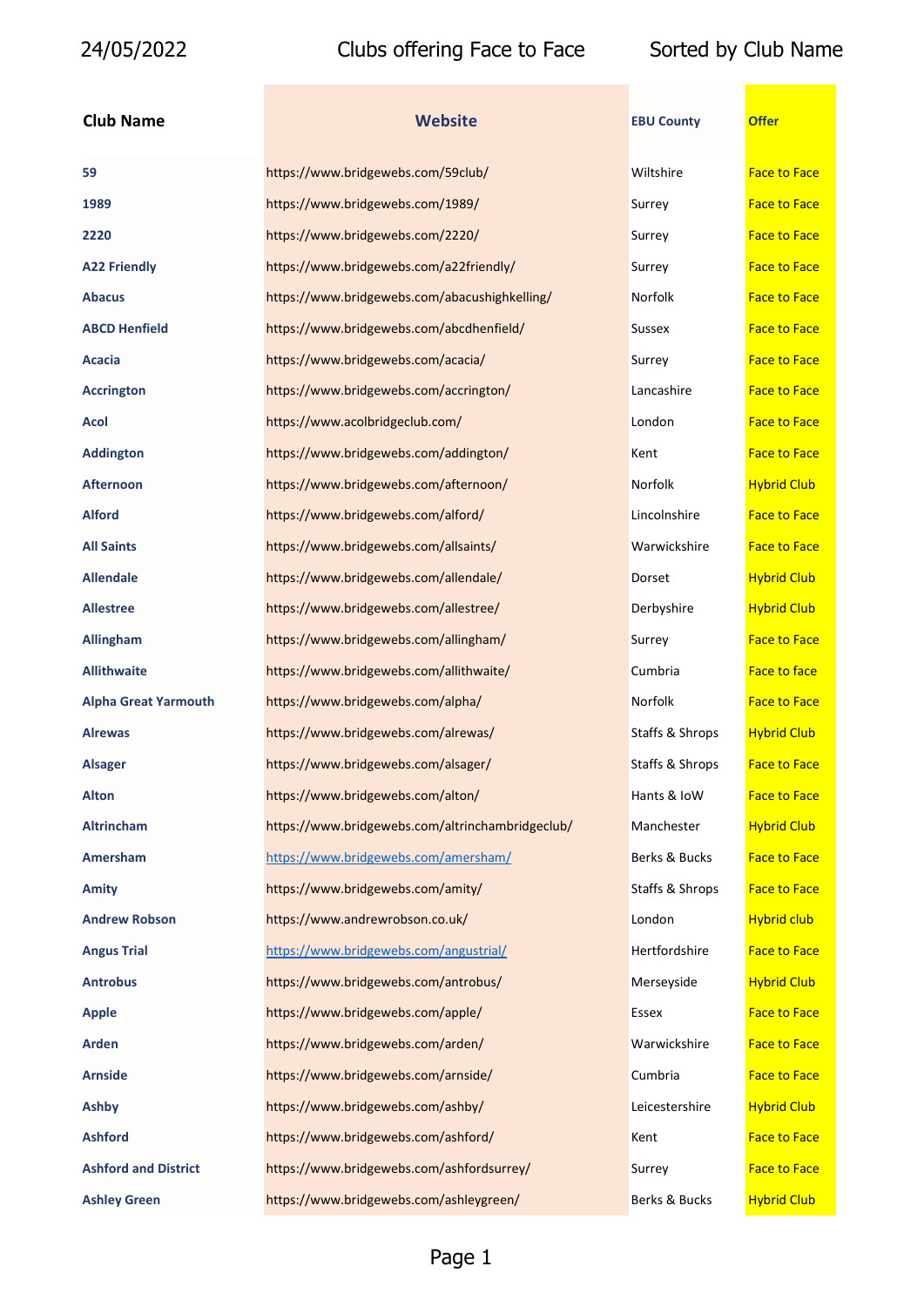| <b>Ashton &amp; District</b>       | https://www.bridgewebs.com/ashtondistrict/                                                     | Manchester      | <b>Hybrid Club</b>  |
|------------------------------------|------------------------------------------------------------------------------------------------|-----------------|---------------------|
| <b>Atherston</b>                   | https://www.bridgewebs.com/atherstonebc/                                                       | Warwickshire    | <b>Face to Face</b> |
| Austenwood                         | https://www.bridgewebs.com/austenwood/                                                         | Berks & Bucks   | <b>Face to Face</b> |
| <b>Avenue</b>                      | https://www.bridgewebs.com/avenue/                                                             | <b>Sussex</b>   | <b>Hybrid Club</b>  |
| <b>Avonside</b>                    | https://www.bridgewebs.com/avonside/                                                           | Wiltshire       | <b>Face to Face</b> |
| <b>Aylesbury Aces</b>              | https://www.bridgewebs.com/aylesburyaces/                                                      | Oxfordshire     | <b>Hybrid Club</b>  |
| <b>Aylsham &amp; North Walsham</b> | https://www.bridgewebs.com/aylshamnwcircle/                                                    | Norfolk         | <b>Face to Face</b> |
| <b>Badger Farm</b>                 | https://www.bridgewebs.com/badgerfarmwinchester/                                               | Hants & IoW     | <b>Face to Face</b> |
| <b>Badger Farm Acol</b>            | https://www.bridgewebs.com/badgerfarmacol/                                                     | Hants & IoW     | <b>Face to Face</b> |
| <b>Bagworth Whistlestop</b>        | https://www.bridgewebs.com/bagworthwhistlestopbridge/                                          | Leicestershire  | <b>Hybrid Club</b>  |
| <b>Bailey</b>                      | https://www.bridgewebs.com/bailey/                                                             | Sussex          | <b>Face to Face</b> |
| <b>Barnet</b>                      | https://www.bridgewebs.com/barnet/                                                             | London          | <b>Face to Face</b> |
| <b>Barnet U3A</b>                  | https://www.bridgewebs.com/barnetu3agroups/                                                    | Hertfordshire   | <b>Hybrid Club</b>  |
| <b>Barnsley</b>                    | https://www.bridgewebs.com/barnsley/                                                           | Yorkshire       | <b>Face to Face</b> |
| <b>Barnstaple</b>                  | https://www.bridgewebs.com/barnstaple/                                                         | Devon           | <b>Face to Face</b> |
| <b>Barrington Village</b>          | http://www.barringtonvillage.btck.co.uk/SocialActivitygroups/<br>BarringtonDuplicateBridgeClub | Somerset        | <b>Face to Face</b> |
| <b>Barrow</b>                      | https://www.bridgewebs.com/barrow/                                                             | Cumbria         | <b>Hybrid Club</b>  |
| <b>Basford</b>                     | https://www.bridgewebs.com/basford/                                                            | Staffs & Shrops | <b>Face to face</b> |
| <b>Basingstoke</b>                 | https://www.bridgewebs.com/basingstoke/                                                        | Hants & IoW     | <b>Hybrid Club</b>  |
| <b>Bassingham</b>                  | https://www.bridgewebs.com/bassingham/                                                         | Lincolnshire    | <b>Face to face</b> |
| <b>Bath</b>                        | https://www.bridgewebs.com/bath/                                                               | Wiltshire       | <b>Hybrid Club</b>  |
| <b>Bawbrough</b>                   | https://www.bawburghbridge.club/                                                               | Norfolk         | <b>Face to Face</b> |
| <b>Bebington</b>                   | https://www.bridgewebs.com/bebington/                                                          | Merseyside      | <b>Hybrid Club</b>  |
| <b>Beccles</b>                     | https://www.bridgewebs.com/beccles/                                                            | Norfolk         | <b>Face to Face</b> |
| <b>Beckenham</b>                   | https://www.bridgewebs.com/beckenham/                                                          | Kent            | <b>Hybrid Club</b>  |
| <b>Bedford</b>                     | https://www.bridgewebs.com/bedfordbrickhill/                                                   | Bedfordshire    | <b>Face to Face</b> |
| <b>Bedford No Fear</b>             | https://www.bridgewebs.com/bedfordnofear/                                                      | Bedfordshire    | <b>Face to Face</b> |
| <b>Belper</b>                      | https://www.bridgewebs.com/belper/                                                             | Derbyshire      | <b>Hybrid Club</b>  |
| <b>Berkhamsted</b>                 | https://www.bridgewebs.com/berkhamsted/                                                        | Hertfordshire   | <b>Face to Face</b> |
| <b>Berkhamsted Bowls</b>           | https://www.bridgewebs.com/berkhamstedbowls/                                                   | Hertfordshire   | <b>Face to Face</b> |
| <b>Besses o'th Barn</b>            | https://www.bridgewebs.com/bessesothbarn/                                                      | Manchester      | <b>Face to Face</b> |
| <b>Beverley</b>                    | https://www.bridgewebs.com/beverley/                                                           | Yorkshire       | <b>Face to Face</b> |
| <b>Bexhill</b>                     | https://www.bridgewebs.com/bexhill/                                                            | Sussex          | <b>Face to Face</b> |
| <b>Bickerley</b>                   | https://www.bridgewebs.com/bickerley/                                                          | Hants & IoW     | <b>Hybrid Club</b>  |
| <b>Billericay Mayflower</b>        | https://www.bridgewebs.com/billericaymayflower/                                                | Essex           | <b>Face to Face</b> |
| <b>Birchington</b>                 | https://www.bridgewebs.com/birchington/                                                        | Kent            | <b>Face to Face</b> |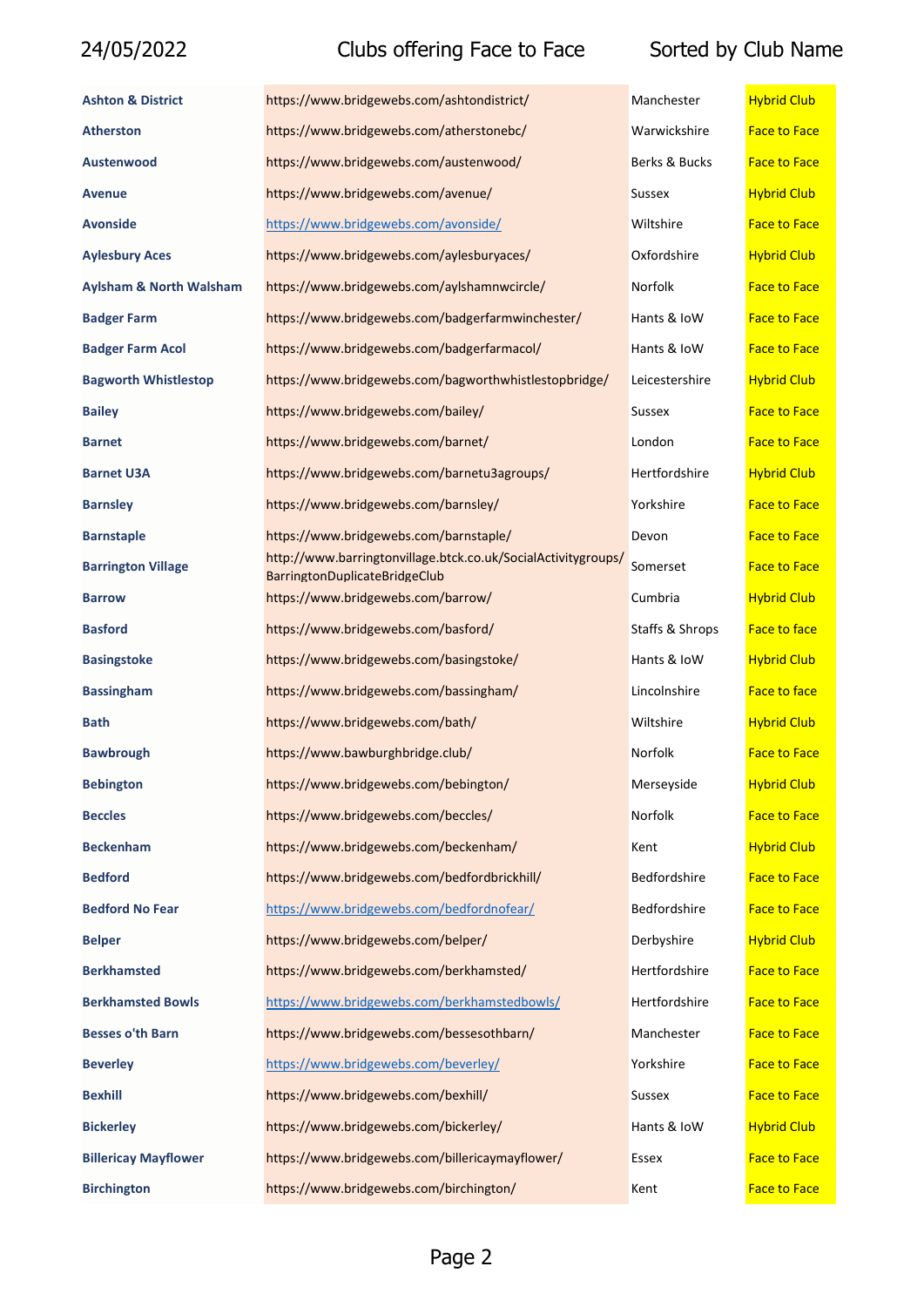| <b>Blackburn</b>                      | https://www.bridgewebs.com/blackburnbridgecentre/ | Lancashire      | <b>Face to Face</b>  |
|---------------------------------------|---------------------------------------------------|-----------------|----------------------|
| <b>Blackheath</b>                     | https://www.bridgewebs.com/blackheath/            | Kent            | <b>Face to Face</b>  |
| <b>Bletchingley</b>                   | https://www.bridgewebs.com/bletchingley/          | Surrey          | <b>Face to Face</b>  |
| <b>Blewbury</b>                       | https://www.bridgewebs.com/blewbury/              | Oxfordshire     | <b>Hybrid Club</b>   |
| <b>Blundellsands</b>                  | https://www.bridgewebs.com/blundellsands/         | Merseyside      | <b>Face to Face</b>  |
| <b>Bolton</b>                         | https://www.bridgewebs.com/bolton/                | Lancashire      | <b>Hybrid Club</b>   |
| <b>Bookham</b>                        | https://www.bridgewebs.com/bookhamafternoon/      | Surrey          | <b>Face to Face</b>  |
| <b>Border</b>                         | https://www.bridgewebs.com/border/                | Staffs & Shrops | <b>Hybrid Club</b>   |
| <b>Bordon</b>                         | https://www.bridgewebs.com/bordon/                | Hants & IoW     | <b>Face to Face</b>  |
| <b>Boston</b>                         | https://www.bridgewebs.com/boston/                | Lincolnshire    | <b>Face to Face</b>  |
| <b>Boundary</b>                       | https://www.bridgewebs.com/boundary/              | Staffs & Shrops | <b>Face to Face</b>  |
| <b>Bourne</b>                         | https://www.bridgewebs.com/bourne/                | Northants       | <b>Face to Face</b>  |
| <b>Bourne End</b>                     | https://www.bridgewebs.com/bourneend/             | Berks & Bucks   | <b>Face to face</b>  |
| <b>Bourton on the Water</b>           | https://u3asites.org.uk/bourton/page/16667        | Gloucestershire | <b>Face to Face</b>  |
| <b>Bradgate</b>                       | https://www.bridgewebs.com/bradgate/              | Leicestershire  | <b>Hybrid Events</b> |
| <b>Bradshaw</b>                       | https://www.bridgewebs.com/bradshaw/              | Berks & Bucks   | <b>Face to Face</b>  |
| <b>Braeside</b>                       | https://www.bridgewebs.com/braeside/              | Dorset          | <b>Face to Face</b>  |
| <b>Bramhall &amp; Cheadle</b>         | https://www.bridgewebs.com/bch/                   | Manchester      | <b>Hybrid Club</b>   |
| <b>Braunton</b>                       | https://www.bridgewebs.com/braunton/              | Devon           | <b>Face to Face</b>  |
| <b>Bredon</b>                         | https://www.bridgewebs.com/bredon/                | Worcestershire  | <b>Face to Face</b>  |
| <b>Brentham</b>                       | https://www.bridgewebs.com/brentham/              | Middlesex       | <b>Face to face</b>  |
| <b>Bridge @ Kippington</b>            | https://www.bridgewebs.com/kippington/            | Kent            | <b>Face to Face</b>  |
| <b>Bridge Academy</b>                 | https://www.bridgewebs.com/academy/               | Middlesex       | <b>Hybrid Club</b>   |
| <b>Bridge at the Athenaeum</b>        | https://www.bridgewebs.com/athenaeum/             | London          | <b>Face to Face</b>  |
| <b>Bridge at the Brookdale</b>        | https://www.bridgewebs.com/brookdale/             | Manchester      | <b>Face to Face</b>  |
| <b>Bridge at the Windmill Gallery</b> | https://www.bridgewebs.com/windmillgallery/       | Lincolnshire    | <b>Face to Face</b>  |
| <b>Bridge for Cancer Charities</b>    | https://www.bridgewebs.com/cancerresearch/        | Hants & IoW     | <b>Face to Face</b>  |
| <b>Bridge For Fun</b>                 | https://www.bridgewebs.com/bridgeforfun/          | Kent            | <b>Hybrid Club</b>   |
| <b>Bridge with Anne</b>               | https://www.bridgewebs.com/bridgewithanne/        | Middlesex       | <b>Face to Face</b>  |
| <b>Bridge with Kit Jackson</b>        | https://www.bridgewebs.com/bridgeinbalham/        | London          | <b>Face to Face</b>  |
| <b>Bridgepedia</b>                    | https://www.bridgewebs.com/bridgepedia/           | Surrey          | <b>Face to Face</b>  |
| <b>Bridgnorth</b>                     | https://www.bridgewebs.com/bridgnorth/            | Staffs & Shrops | <b>Face to Face</b>  |
| <b>Bridlington</b>                    | https://www.bridgewebs.com/bridlington/           | Yorkshire       | <b>Face to Face</b>  |
| <b>Bridport</b>                       | https://www.bridgewebs.com/bridport/              | Dorset          | <b>Hybrid Club</b>   |
| <b>Brierfield</b>                     | https://www.bridgewebs.com/brierfield/            | Lancashire      | <b>Hybrid Club</b>   |
| <b>Bristol</b>                        | http://www.bristolbridgeclub.co.uk/               | Avon            | <b>Hybrid Club</b>   |

| .ancashire               | <b>Face to Face</b>        |
|--------------------------|----------------------------|
| ent)                     | <b>Face to Face</b>        |
| iurrey                   | <b>Face to Face</b>        |
| <b>Oxfordshire</b>       | <b>Hybrid Club</b>         |
| <i>A</i> erseyside       | <b>Face to Face</b>        |
| .ancashire               | <b>Hybrid Club</b>         |
| iurrey                   | <b>Face to Face</b>        |
| itaffs & Shrops          | <b>Hybrid Club</b>         |
| lants & IoW              | <b>Face to Face</b>        |
| .incolnshire             | <b>Face to Face</b>        |
| taffs & Shrops           | <b>Face to Face</b>        |
| <b>Jorthants</b>         | <b>Face to Face</b>        |
| Berks & Bucks            | Face to face               |
| <b>Gloucestershire</b>   | <b>Face to Face</b>        |
| eicestershire            | <b>Hybrid Event</b>        |
| Berks & Bucks            | <b>Face to Face</b>        |
| )orset                   | <b>Face to Face</b>        |
| ∕lanchester              | <b>Hybrid Club</b>         |
| )evon                    | <b>Face to Face</b>        |
| Vorcestershire           | <b>Face to Face</b>        |
| <b>Aiddlesex</b>         | Face to face               |
| <b>Cent</b>              | <b>Face to Face</b>        |
| Aiddlesex                | <b>Hybrid Club</b>         |
| ondon                    | <b>Face to Face</b>        |
| <b><i>Aanchester</i></b> | <b>Face to Face</b>        |
| .incolnshire             | <b>Face to Face</b>        |
| lants & IoW              | <b>Face to Face</b>        |
| ent)                     | <b>Hybrid Club</b>         |
| <b>Aiddlesex</b>         | <b>Face to Face</b>        |
| ondon.                   | <b>Face to Face</b>        |
| iurrey                   | <b>Face to Face</b>        |
| itaffs & Shrops          | <b>Face to Face</b>        |
| 'orkshire                | <b>Face to Face</b>        |
| )orset                   | <b>Hybrid Club</b>         |
| .ancashire               | <b>Hybrid Club</b>         |
|                          | <b>Charles and Charles</b> |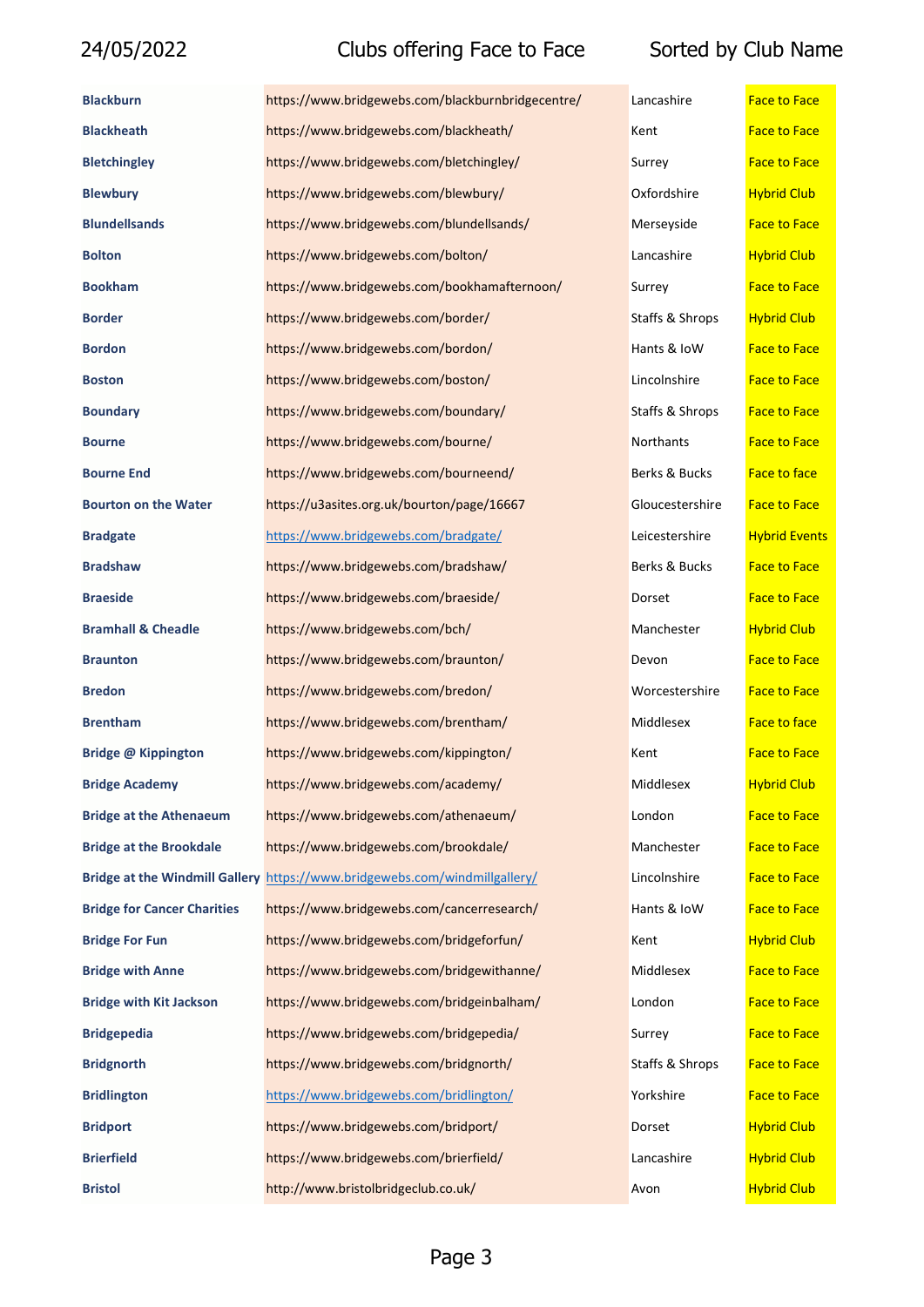| <b>Briter</b>                     | https://www.bridgewebs.com/briter/                   | Kent            | <b>Face to Face</b>  |
|-----------------------------------|------------------------------------------------------|-----------------|----------------------|
| <b>British Rail</b>               | https://www.bridgewebs.com/britishrail/              | Derbyshire      | <b>Face to Face</b>  |
| <b>Broadstairs</b>                | https://www.bridgewebs.com/broadstairs/              | Kent            | <b>Face to Face</b>  |
| <b>Bromley North</b>              | https://www.bridgewebs.com/bromleynorth/             | Kent            | <b>Face to Face</b>  |
| <b>Bromley Novice</b>             | https://www.bridgewebs.com/bromleynovice/            | Kent            | <b>Face to Face</b>  |
| <b>Bromley Wendover</b>           | https://www.bridgewebs.com/wendoverstjohns/          | Kent            | <b>Face to Face</b>  |
| <b>Bromsgrove</b>                 | https://www.bridgewebs.com/bromsgrove/               | Worcestershire  | <b>Face to Face</b>  |
| <b>Brook</b>                      | https://www.bridgewebs.com/brook/                    | Surrey          | <b>Face to Face</b>  |
| <b>Brookdale</b>                  | https://www.bridgewebs.com/brookdale/                | Merseyside      | <b>Face to Face</b>  |
| <b>Broughton</b>                  | https://www.bridgewebs.com/broughton/                | Lancashire      | <b>Hybrid Club</b>   |
| <b>Broxbourne</b>                 | https://www.bridgewebs.com/broxbourne/               | Hertfordshire   | <b>Hybrid Club</b>   |
| <b>Brunton</b>                    | https://www.bridgewebs.com/brunton/                  | North-East      | <b>Hybrid Events</b> |
| <b>Buckingham</b>                 | https://www.bridgewebs.com/buckingham/               | Berks & Bucks   | <b>Face to face</b>  |
| <b>Buckland</b>                   | https://www.bridgewebs.com/buckland/                 | Surrey          | <b>Hybrid Club</b>   |
| <b>Bude</b>                       | https://www.bridgewebs.com/bude/                     | Cornwall        | <b>Face to Face</b>  |
| <b>Budleigh Salterton Croquet</b> | https://www.bridgewebs.com/budleighsaltertoncroquet/ | Devon           | <b>Face to Face</b>  |
| <b>Burley</b>                     | https://www.bridgewebs.com/burleybc/                 | Hants & IoW     | <b>Face to Face</b>  |
| <b>Burnham on Crouch</b>          | https://www.bridgewebs.com/burnhamoncrouch/          | Essex           | <b>Face to Face</b>  |
| <b>Burton</b>                     | https://www.bridgewebs.com/burtoninkendal/           | Lancashire      | <b>Face to Face</b>  |
| <b>Burton Bridge</b>              | https://www.bridgewebs.com/burton/                   | Derbyshire      | <b>Face to face</b>  |
| <b>Burton Joyce</b>               | https://www.bridgewebs.com/burtonjoyce/              | Nottinghamshire | <b>Face to face</b>  |
| <b>Burwash Duplicate</b>          | https://www.bridgewebs.com/burwash/                  | Sussex          | <b>Face to Face</b>  |
| <b>Bury Athenaeum</b>             | https://www.bridgewebs.com/buryathenaeum/            | Lancashire      | <b>Hybrid Club</b>   |
| <b>Bury St. Edmunds</b>           | https://www.bridgewebs.com/bury/                     | Suffolk         | <b>Hybrid Club</b>   |
| <b>Buxted Park</b>                | https://www.bridgewebs.com/buxtedparkuckfield/       | Sussex          | <b>Face to Face</b>  |
| By the Wey                        | https://www.bridgewebs.com/bythewey/                 | Surrey          | <b>Face to Face</b>  |
| <b>Caledonian and Ravenshead</b>  | https://www.bridgewebs.com/csb/                      | Derbyshire      | <b>Face to Face</b>  |
| Cam, Dursley U3A                  | https://u3asites.org.uk/cam-dursley/page/47809       | Gloucestershire | <b>Face to Face</b>  |
| <b>Camberley</b>                  | https://www.bridgewebs.com/camberley/                | Surrey          | <b>Hybrid Club</b>   |
| <b>Camborne</b>                   | https://www.bridgewebs.com/cambornebc/               | Cornwall        | <b>Face to face</b>  |
| <b>Canterbury Duplicate</b>       | https://www.bridgewebs.com/canterbury/               | Kent            | <b>Face to Face</b>  |
| <b>Canterbury U3A</b>             | https://www.bridgewebs.com/canterburyu3a/            | Kent            | <b>Face to Face</b>  |
| <b>Carbis Bay</b>                 | https://www.carbisbaybridge.co.uk/                   | Cornwall        | <b>Face to face</b>  |
| <b>Carlton Club</b>               | https://www.bridgewebs.com/carltonlondon/            | London          | <b>Face to Face</b>  |
| <b>Castle Cary</b>                | https://www.bridgewebs.com/castlecary/               | Somerset        | <b>Hybrid Club</b>   |
| <b>Castle Morpeth</b>             | https://www.bridgewebs.com/castlemorpeth/            | North-East      | <b>Hybrid Events</b> |

| Kent            | <b>Face to Face</b>  |
|-----------------|----------------------|
| Derbyshire      | <b>Face to Face</b>  |
| Kent            | <b>Face to Face</b>  |
| Kent            | <b>Face to Face</b>  |
| Kent            | <b>Face to Face</b>  |
| Kent            | <b>Face to Face</b>  |
| Worcestershire  | <b>Face to Face</b>  |
| Surrey          | <b>Face to Face</b>  |
| Merseyside      | <b>Face to Face</b>  |
| Lancashire      | <b>Hybrid Club</b>   |
| Hertfordshire   | <b>Hybrid Club</b>   |
| North-East      | <b>Hybrid Events</b> |
| Berks & Bucks   | <b>Face to face</b>  |
| Surrey          | <b>Hybrid Club</b>   |
| Cornwall        | <b>Face to Face</b>  |
| Devon           | <b>Face to Face</b>  |
| Hants & IoW     | <b>Face to Face</b>  |
| Essex           | <b>Face to Face</b>  |
| Lancashire      | <b>Face to Face</b>  |
| Derbyshire      | <b>Face to face</b>  |
| Nottinghamshire | <b>Face to face</b>  |
| Sussex          | <b>Face to Face</b>  |
| Lancashire      | <b>Hybrid Club</b>   |
| Suffolk         | <b>Hybrid Club</b>   |
| Sussex          | <b>Face to Face</b>  |
| Surrey          | <b>Face to Face</b>  |
| Derbyshire      | <b>Face to Face</b>  |
| Gloucestershire | <b>Face to Face</b>  |
| Surrey          | <b>Hybrid Club</b>   |
| Cornwall        | <b>Face to face</b>  |
| Kent            | <b>Face to Face</b>  |
| Kent            | <b>Face to Face</b>  |
| Cornwall        | <b>Face to face</b>  |
| London          | <b>Face to Face</b>  |
| Somerset        | <b>Hybrid Club</b>   |
|                 | i is de atal m       |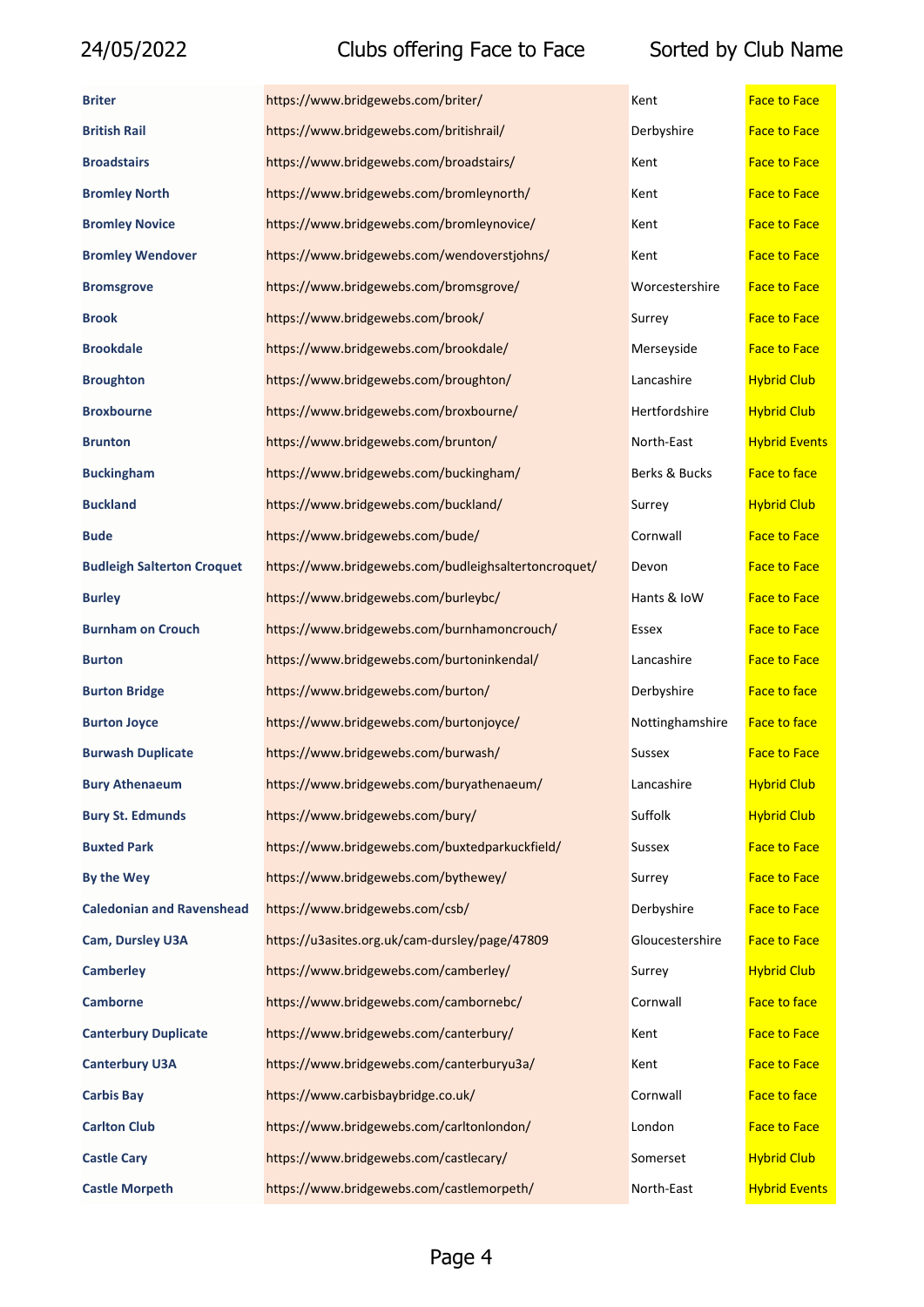| Caterham                           | https://www.bridgewebs.com/caterham/               | Surrey                             | <b>Hybrid Club</b>   |
|------------------------------------|----------------------------------------------------|------------------------------------|----------------------|
| <b>Chelford</b>                    | https://www.bridgewebs.com/chelford/               | Manchester                         | <b>Face to Face</b>  |
| Cheltenham                         | https://www.bridgewebs.com/cheltenham/             | Gloucestershire                    | <b>Hybrid Club</b>   |
| <b>Chesterfield</b>                | https://www.bridgewebs.com/chesterfield/           | Derbyshire                         | <b>Face to Face</b>  |
| <b>Chester-Le-Street</b>           | https://www.bridgewebs.com/chesterlestreet/        | North-East                         | <b>Face to Face</b>  |
| <b>Chew Valley</b>                 | https://www.bridgewebs.com/chewvalley/             | Somerset                           | <b>Face to Face</b>  |
| <b>Chichester</b>                  | https://www.bridgewebs.com/chichester/             | Sussex                             | <b>Hybrid Club</b>   |
| <b>Chilworth</b>                   | https://www.bridgewebs.com/chilworth/              | Hants & IoW                        | <b>Face to Face</b>  |
| Chippenham                         | https://www.bridgewebs.com/chippenham/             | Wiltshire                          | <b>Hybrid Events</b> |
| <b>Chipping Campden</b>            | https://www.bridgewebs.com/chippingcampden/        | Gloucestershire                    | <b>Face to Face</b>  |
| <b>Chiswick</b>                    | https://www.bridgewebs.com/chiswick/               | London                             | <b>Face to Face</b>  |
| <b>Chorley</b>                     | https://www.bridgewebs.com/chorley/                | Lancashire                         | <b>Face to Face</b>  |
| <b>Chorlton</b>                    | https://www.bridgewebs.com/chorlton/               | Manchester                         | <b>Face to Face</b>  |
| <b>Christchurch</b>                | https://www.bridgewebs.com/christchurch/           | Dorset                             | <b>Hybrid Club</b>   |
| <b>Church Hill</b>                 | https://www.bridgewebs.com/churchhill/             | Surrey                             | <b>Hybrid Club</b>   |
| <b>Church Stretton</b>             | https://www.bridgewebs.com/churchstretton/         | Staffs & Shrops                    | <b>Face to Face</b>  |
| <b>Cirencester</b>                 | https://www.bridgewebs.com/cirencesteru3agroup/    | Gloucestershire                    | <b>Face to Face</b>  |
| <b>City of Lincoln</b>             | https://www.bridgewebs.com/lincoln/                | Lincolnshire                       | <b>Face to Face</b>  |
| <b>Clacton</b>                     | https://www.bridgewebs.com/clactoncontract/        | Suffolk                            | <b>Face to Face</b>  |
| <b>Clacton &amp; District ACOL</b> | https://www.bridgewebs.com/clactonacol/            | Essex                              | <b>Face to Face</b>  |
| <b>Clacton Contract</b>            | https://www.bridgewebs.com/clactoncontract/        | Suffolk                            | <b>Face to Face</b>  |
| <b>Claygate</b>                    | https://www.bridgewebs.com/claygate/               | Surrey                             | <b>Face to Face</b>  |
| <b>Clitheroe</b>                   | https://www.bridgewebs.com/clitheroe/              | Lancashire                         | <b>Face to Face</b>  |
| <b>Clockhouse</b>                  | https://www.bridgewebs.com/clockhouse/             | Surrey                             | <b>Face to Face</b>  |
| Club <sub>52</sub>                 | https://www.bridgewebs.com/club52/                 | Derbyshire                         | <b>Hybrid Events</b> |
| <b>Cobham-Heath</b>                | https://www.bridgewebs.com/cobhamheath/            | Surrey                             | <b>Face to Face</b>  |
| <b>Coggeshall</b>                  | https://www.bridgewebs.com/coggeshall/             | Essex                              | <b>Face to Face</b>  |
| <b>Colden Common</b>               | https://www.bridgewebs.com/coldencommon2019/       | Hants & IoW                        | <b>Hybrid Club</b>   |
| <b>Compass</b>                     | https://www.bridgewebs.com/cicbaguernsey/          | <b>CHANNEL ISLES</b><br>(Guernsey) | <b>Face to Face</b>  |
| Congleton                          | https://www.bridgewebs.com/congleton/              | Merseyside                         | <b>Face to Face</b>  |
| <b>Cooden Beach Golf</b>           | https://www.bridgewebs.com/coodenbeachgolf/        | Sussex                             | <b>Face to Face</b>  |
| Corbridge                          | https://www.bridgewebs.com/corbridge/              | North-East                         | <b>Face to Face</b>  |
| <b>Corinium</b>                    | https://www.bridgewebs.com/corinium/               | Gloucestershire                    | <b>Face to Face</b>  |
| Cosham                             | https://www.bridgewebs.com/cosham/                 | Hants & IoW                        | <b>Face to Face</b>  |
| <b>Cossington</b>                  | https://www.bridgewebs.com/cossington/             | Somerset                           | <b>Hybrid Club</b>   |
| <b>Coulsdon Card Fellowship</b>    | https://www.bridgewebs.com/coulsdoncardfellowship/ | Surrey                             | <b>Face to Face</b>  |

| Surrey                             | <b>Hybrid Club</b>   |
|------------------------------------|----------------------|
| Manchester                         | <b>Face to Face</b>  |
| Gloucestershire                    | <b>Hybrid Club</b>   |
| Derbyshire                         | <b>Face to Face</b>  |
| North-East                         | <b>Face to Face</b>  |
| Somerset                           | <b>Face to Face</b>  |
| Sussex                             | <b>Hybrid Club</b>   |
| Hants & IoW                        | <b>Face to Face</b>  |
| Wiltshire                          | <b>Hybrid Event:</b> |
| Gloucestershire                    | <b>Face to Face</b>  |
| London                             | <b>Face to Face</b>  |
| Lancashire                         | <b>Face to Face</b>  |
| Manchester                         | <b>Face to Face</b>  |
| Dorset                             | <b>Hybrid Club</b>   |
| Surrey                             | <b>Hybrid Club</b>   |
| Staffs & Shrops                    | <b>Face to Face</b>  |
| Gloucestershire                    | <b>Face to Face</b>  |
| Lincolnshire                       | <b>Face to Face</b>  |
| Suffolk                            | <b>Face to Face</b>  |
| Essex                              | <b>Face to Face</b>  |
| Suffolk                            | <b>Face to Face</b>  |
| Surrey                             | <b>Face to Face</b>  |
| Lancashire                         | <b>Face to Face</b>  |
| Surrey                             | <b>Face to Face</b>  |
| Derbyshire                         | <b>Hybrid Event:</b> |
| Surrey                             | <b>Face to Face</b>  |
| Essex                              | <b>Face to Face</b>  |
| Hants & IoW                        | <b>Hybrid Club</b>   |
| <b>CHANNEL ISLES</b><br>(Guernsey) | <b>Face to Face</b>  |
| Merseyside                         | <b>Face to Face</b>  |
| Sussex                             | <b>Face to Face</b>  |
| North-East                         | <b>Face to Face</b>  |
| Gloucestershire                    | <b>Face to Face</b>  |
| Hants & IoW                        | <b>Face to Face</b>  |
| Somerset                           | <b>Hybrid Club</b>   |
| Currow                             | <b>Eaco to Eaco</b>  |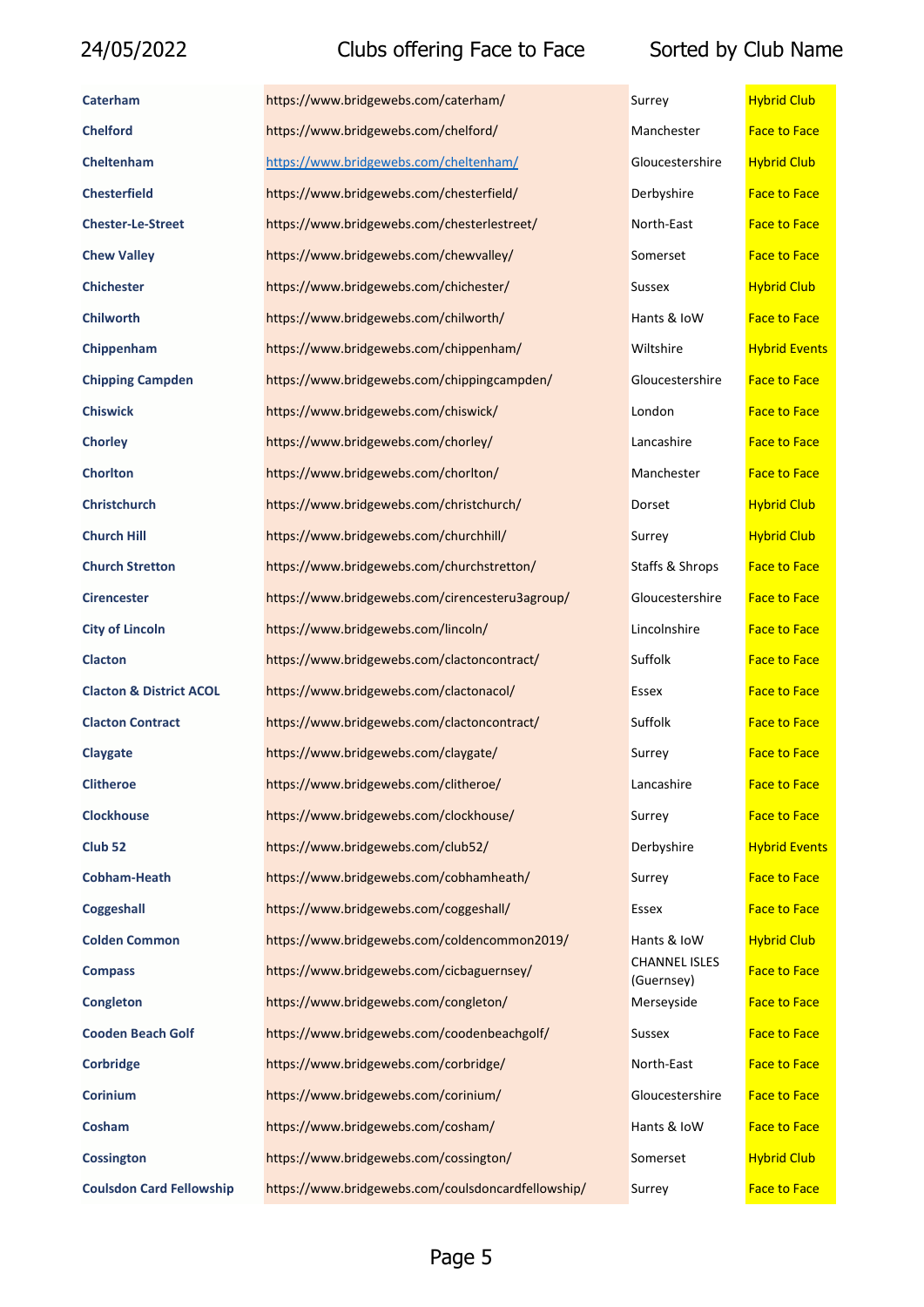| <b>County</b>                               | https://www.bridgewebs.com/cbc/                 | Leicestershire  | <b>Hybrid Club</b>  |
|---------------------------------------------|-------------------------------------------------|-----------------|---------------------|
| <b>Coventry &amp; North</b><br>Warwickshire | https://www.bridgewebs.com/cnwbc/               | Warwickshire    | <b>Hybrid Club</b>  |
| <b>Cramlington</b>                          | https://www.bridgewebs.com/cramlington/         | North-East      | <b>Face to Face</b> |
| <b>Cranleigh</b>                            | https://www.bridgewebs.com/cranleigh/           | Surrey          | <b>Face to Face</b> |
| <b>Cranleigh U3A</b>                        | https://www.bridgewebs.com/cranleighu3a/        | Surrey          | <b>Face to Face</b> |
| <b>Crawley</b>                              | https://www.bridgewebs.com/crawley/             | Sussex          | <b>Hybrid Club</b>  |
| <b>Crewkerne</b>                            | https://www.bridgewebs.com/crewkerne/           | Somerset        | <b>Face to Face</b> |
| <b>Cringleford</b>                          | https://www.bridgewebs.com/cringleford/         | Norfolk         | <b>Face to Face</b> |
| <b>Cross in Hand</b>                        | https://www.bridgewebs.com/crossinhand/         | Sussex          | <b>Hybrid Club</b>  |
| <b>Crouch End</b>                           | https://www.bridgewebs.com/crouchend/           | London          | <b>Hybrid Club</b>  |
| Crowborough                                 | https://www.bridgewebs.com/crowborough/         | Sussex          | <b>Face to Face</b> |
| <b>Dacorum</b>                              | https://www.bridgewebs.com/dacorum/             | Hertfordshire   | <b>Face to Face</b> |
| <b>Danbury Bridge Circle</b>                | https://www.bridgewebs.com/danburybridgecircle/ | Essex           | <b>Face to Face</b> |
| <b>Danetre</b>                              | https://www.bridgewebs.com/danetre/             | Northants       | <b>Face to Face</b> |
| <b>Davenham</b>                             | https://www.bridgewebs.com/davenham/            | Merseyside      | <b>Face to Face</b> |
| <b>Denmead</b>                              | https://www.bridgewebs.com/denmead/             | Hants & IoW     | <b>Face to Face</b> |
| <b>Derby</b>                                | https://www.bridgewebs.com/derby/               | Derbyshire      | <b>Hybrid Club</b>  |
| <b>Deva</b>                                 | http://www.devabridgeclub.co.uk/                | Merseyside      | <b>Hybrid Club</b>  |
| <b>Diamond</b>                              | https://www.bridgewebs.com/diamond/             | Oxfordshire     | <b>Face to Face</b> |
| <b>Diamond</b>                              | https://www.bridgewebs.com/diamond/             | Oxfordshire     | <b>Face to Face</b> |
| <b>Dickleburgh</b>                          | https://www.bridgewebs.com/dicklebc/            | Norfolk         | <b>Face to Face</b> |
| <b>Dip Your Toe In</b>                      | https://www.bridgewebs.com/anon/                | Norfolk         | <b>Face to Face</b> |
| <b>Doncaster</b>                            | https://www.bridgewebs.com/doncaster/           | Yorkshire       | <b>Face to Face</b> |
| <b>Dovercourt Contract</b>                  | https://www.bridgewebs.com/dovercourt/          | Suffolk         | <b>Face to Face</b> |
| <b>Downham Market Monday</b>                | https://www.bridgewebs.com/downhammarketmonday/ | Norfolk         | <b>Face to Face</b> |
| <b>Downley</b>                              | https://www.bridgewebs.com/downley/             | Berks & Bucks   | <b>Face to Face</b> |
| <b>Downs</b>                                | https://www.bridgewebs.com/downs/               | Sussex          | <b>Face to Face</b> |
| <b>Droitwich</b>                            | https://www.bridgewebs.com/droitwich/           | Worcestershire  | <b>Hybrid Club</b>  |
| <b>Dulverton</b>                            | https://www.bridgewebs.com/dulverton/           | Somerset        | <b>Face to Face</b> |
| <b>Durham</b>                               | https://www.bridgewebs.com/durham/              | North-East      | <b>Face to Face</b> |
| <b>Dyrham Park</b>                          | https://www.bridgewebs.com/dyrhampark/          | Hertfordshire   | <b>Face to Face</b> |
| <b>Ealing</b>                               | https://www.bridgewebs.com/ealing/              | Middlesex       | <b>Face to Face</b> |
| <b>East Bridgeford</b>                      | https://www.bridgewebs.com/eastbridgfordwed/    | Nottinghamshire | <b>Face to Face</b> |
| <b>East Bridgeford Monday</b>               | https://www.bridgewebs.com/eastbridgfordmonday/ | Nottinghamshire | <b>Face to Face</b> |
| <b>East Kent</b>                            | https://www.bridgewebs.com/eastkent/            | Kent            | <b>Face to Face</b> |
| <b>East Midlands</b>                        | https://www.bridgewebs.com/eastmidlands/        | Derbyshire      | <b>Hybrid Club</b>  |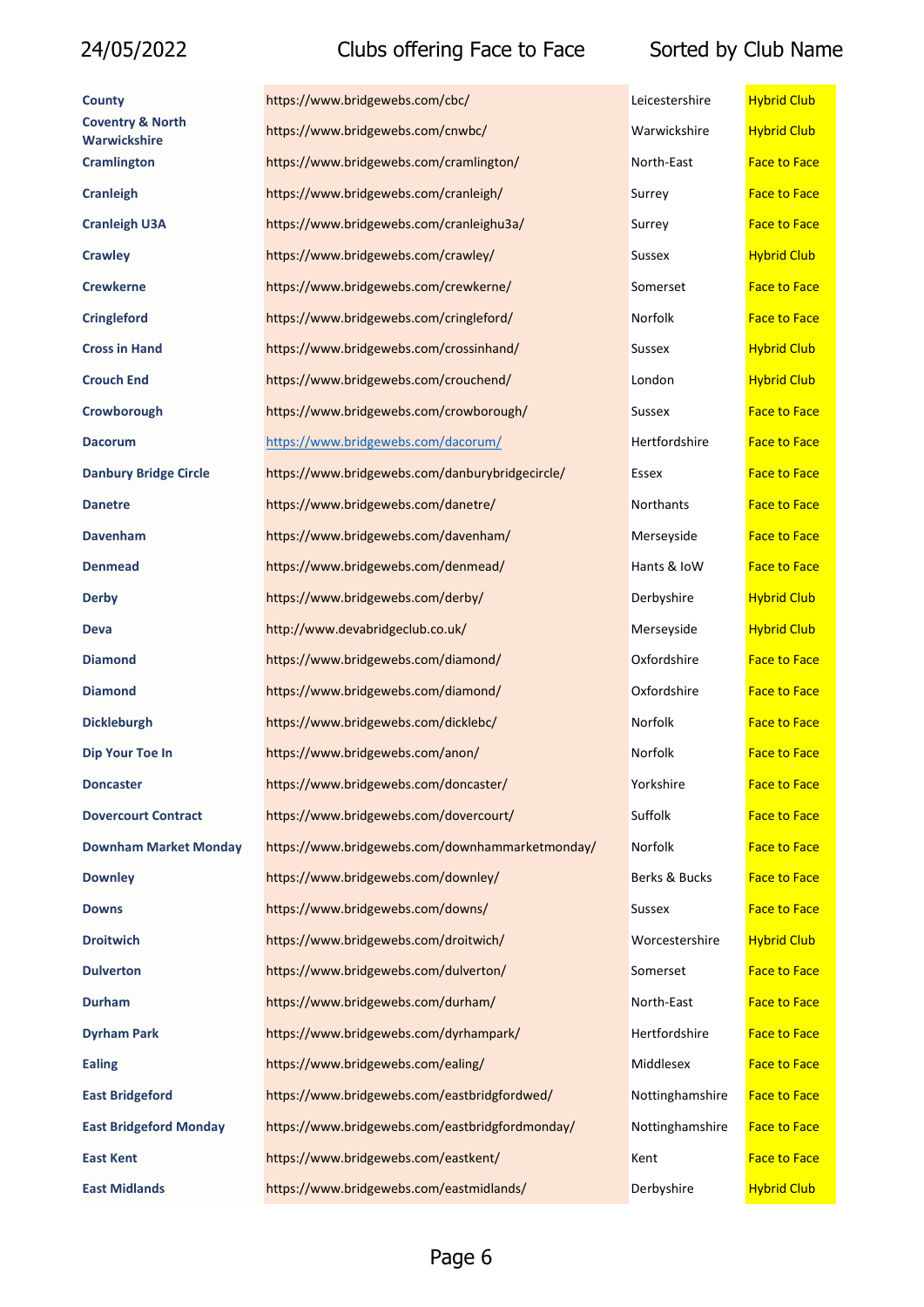| Eastbourne                                      | https://www.bridgewebs.com/eastbourne/           | Sussex         | <b>Hybrid Club</b>  |
|-------------------------------------------------|--------------------------------------------------|----------------|---------------------|
| <b>Eastbourne Soveriegn</b><br>Harbour          | https://www.bridgewebs.com/sovereignharbour/     | Sussex         | <b>Face to Face</b> |
| <b>Eastcote Community</b><br><b>Association</b> | https://www.bridgewebs.com/eastcotecommunity/    | Middlesex      | <b>Face to Face</b> |
| Eastoke                                         | https://www.bridgewebs.com/eastoke/              | Hants & IoW    | <b>Face to Face</b> |
| <b>Eckington</b>                                | https://www.bridgewebs.com/eckington/            | Worcestershire | <b>Face to Face</b> |
| <b>Eden</b>                                     | https://www.bridgewebs.com/eden/                 | Cumbria        | <b>Hybrid Club</b>  |
| <b>Edgbaston Priory</b>                         | https://www.bridgewebs.com/edgbastonpriory/      | Warwickshire   | <b>Hybrid Club</b>  |
| <b>Elstree</b>                                  | https://www.bridgewebs.com/elstreebc/            | Hertfordshire  | <b>Face to Face</b> |
| Emsworth                                        | https://www.bridgewebs.com/emsworth/             | Hants & IoW    | <b>Face to Face</b> |
| <b>Emsworth Thursday</b>                        | https://www.bridgewebs.com/emsworththursday/     | Hants & IoW    | <b>Face to Face</b> |
| <b>Everton (nr Lymington)</b>                   | https://www.bridgewebs.com/evertonbc/            | Hants & IoW    | <b>Face to Face</b> |
| <b>Evesham</b>                                  | https://www.bridgewebs.com/evesham/              | Worcestershire | <b>Face to Face</b> |
| <b>Exeter</b>                                   | https://www.bridgewebs.com/exeter/               | Devon          | <b>Hybrid Club</b>  |
| <b>Exeter Golf and Country</b>                  | https://www.bridgewebs.com/exetergolfcountry/    | Devon          | <b>Hybrid Club</b>  |
| <b>Exmouth</b>                                  | https://www.bridgewebs.com/exmouth/              | Devon          | <b>Face to Face</b> |
| Fakenham                                        | https://www.bridgewebs.com/fakenham/             | Norfolk        | <b>Face to Face</b> |
| Falmouth                                        | https://www.bridgewebs.com/falmouth/             | Cornwall       | <b>Face to face</b> |
| <b>Farnborough (Kent)</b>                       | https://www.bridgewebs.com/farnboroughkent/      | Kent           | <b>Face to Face</b> |
| Faversham                                       | https://www.bridgewebs.com/faversham/            | Kent           | <b>Face to Face</b> |
| <b>Finchampstead</b>                            | https://www.bridgewebs.com/finchampstead/        | Berks & Bucks  | <b>Hybrid Club</b>  |
| <b>Folkestone</b>                               | https://www.bridgewebs.com/folkestone/           | Kent           | <b>Hybrid Club</b>  |
| <b>Forest Row</b>                               | https://www.bridgewebs.com/forestrow/            | Sussex         | <b>Face to Face</b> |
| <b>Forest Row</b>                               | https://www.bridgewebs.com/forestrow/            | Sussex         | <b>Face to Face</b> |
| Formby                                          | https://www.bridgewebs.com/formby/               | Lancashire     | <b>Face to Face</b> |
| <b>Four Parishes</b>                            | https://www.bridgewebs.com/fourparishes/         | Hants & IoW    | <b>Face to Face</b> |
| <b>Fownhope</b>                                 | https://www.bridgewebs.com/fownhope/             | Herefordshire  | <b>Face to Face</b> |
| <b>Friday</b>                                   | https://www.bridgewebs.com/friday/               | Worcestershire | <b>Face to Face</b> |
| <b>Friendly</b>                                 | https://www.bridgewebs.com/friendlybridgesw/     | Avon           | <b>Hybrid Club</b>  |
| <b>Fulbourn</b>                                 | https://www.bridgewebs.com/fulbourn/             | Cambs & Hunts  | <b>Face to Face</b> |
| <b>Garden Room</b>                              | https://www.bridgewebs.com/gardenroom/           | Berks & Bucks  | <b>Hybrid Club</b>  |
| <b>Garden Village</b>                           | https://www.bridgewebs.com/wrexhamgardenvillage/ |                | <b>Face to Face</b> |
| Gateway                                         | https://www.bridgewebs.com/gateway/              | Herefordshire  | <b>Face to Face</b> |
| <b>Gerrards Cross</b>                           | https://www.bridgewebs.com/gerrardscross/        | Berks & Bucks  | <b>Hybrid Club</b>  |
| <b>Glenfield</b>                                | https://www.bridgewebs.com/glenfield/            | Leicestershire | <b>Face to Face</b> |
| Glossop                                         | https://www.bridgewebs.com/glossop/              | Derbyshire     | <b>Face to Face</b> |
| <b>Golding</b>                                  | https://www.bridgewebs.com/golding/              | North-East     | <b>Face to Face</b> |

| ussex            | <b>Hybrid Club</b>  |
|------------------|---------------------|
| ussex            | <b>Face to Face</b> |
| <b>Aiddlesex</b> | <b>Face to Face</b> |
| lants & IoW      | <b>Face to Face</b> |
| Vorcestershire   | <b>Face to Face</b> |
| <b>Cumbria</b>   | <b>Hybrid Club</b>  |
| Varwickshire     | <b>Hybrid Club</b>  |
| Iertfordshire    | <b>Face to Face</b> |
| lants & IoW      | <b>Face to Face</b> |
| lants & IoW      | <b>Face to Face</b> |
| lants & IoW      | <b>Face to Face</b> |
| Vorcestershire   | <b>Face to Face</b> |
| evon(            | <b>Hybrid Club</b>  |
| evon(            | <b>Hybrid Club</b>  |
| evon(            | <b>Face to Face</b> |
| Iorfolk          | <b>Face to Face</b> |
| <b>Cornwall</b>  | <b>Face to face</b> |
| ent:             | <b>Face to Face</b> |
| ent              | <b>Face to Face</b> |
| erks & Bucks     | <b>Hybrid Club</b>  |
| ent:             | <u>Hybrid Club</u>  |
| ussex            | <b>Face to Face</b> |
| ussex            | <b>Face to Face</b> |
| ancashire        | <b>Face to Face</b> |
| lants & IoW      | <b>Face to Face</b> |
| Ierefordshire    | <b>Face to Face</b> |
| Vorcestershire   | <b>Face to Face</b> |
| von              | <b>Hybrid Club</b>  |
| `ambs & Hunts    | <b>Face to Face</b> |
| erks & Bucks     | <b>Hybrid Club</b>  |
|                  | <b>Face to Face</b> |
| lerefordshire    | <b>Face to Face</b> |
| erks & Bucks     | <b>Hybrid Club</b>  |
| eicestershire    | <b>Face to Face</b> |
| )erbyshire       | <b>Face to Face</b> |
|                  |                     |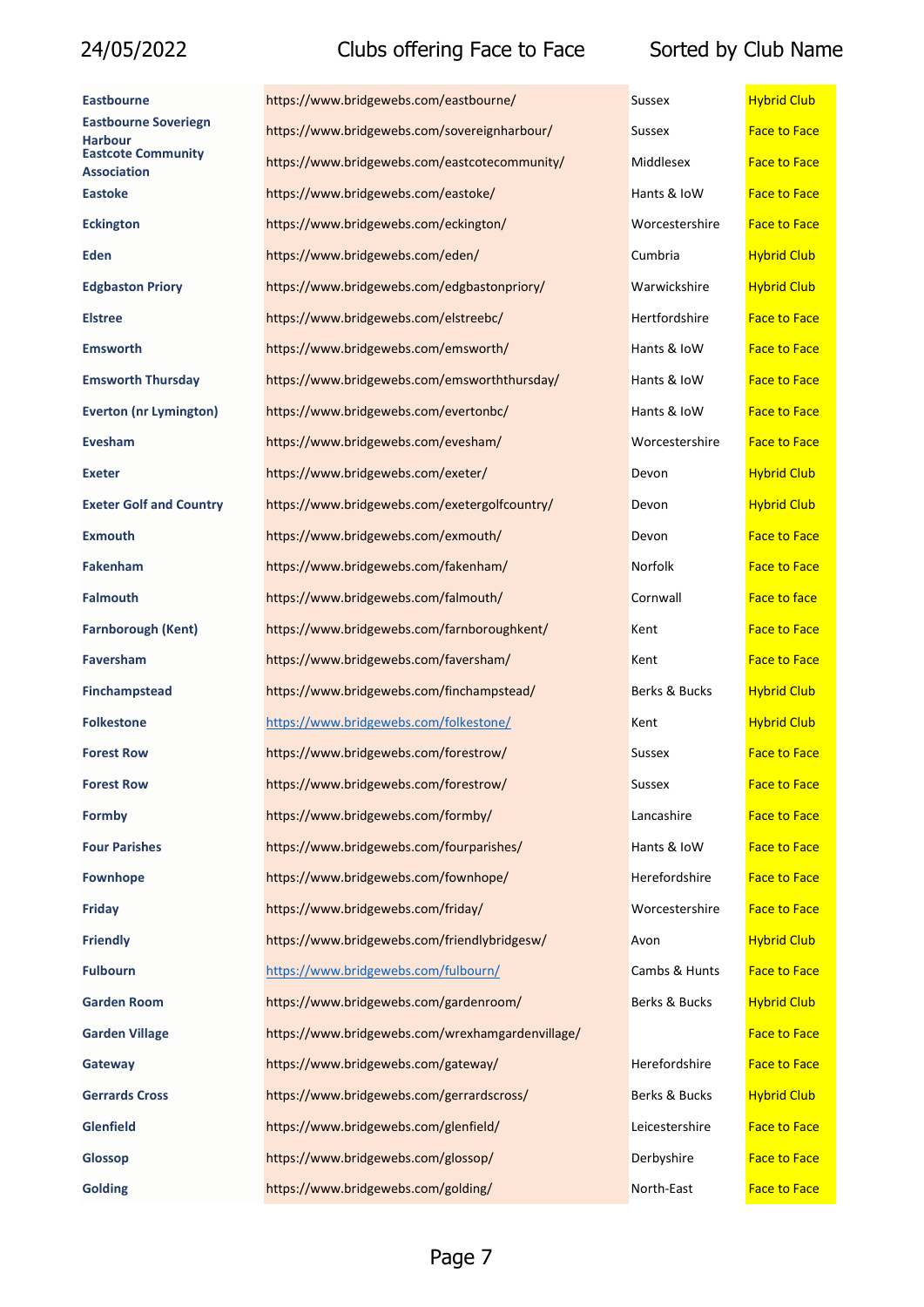| <b>Goring &amp; Streatley</b>      | https://www.bridgewebs.com/goringstreatley/         | Berks & Bucks   | <b>Face to Face</b> |
|------------------------------------|-----------------------------------------------------|-----------------|---------------------|
| <b>Goring Heath</b>                | https://www.bridgewebs.com/goringheath/             | Berks & Bucks   | <b>Face to Face</b> |
| <b>Gosforth</b>                    | https://www.bridgewebs.com/gosforth/                | North-East      | <b>Face to Face</b> |
| <b>Grange Over Sands</b>           | https://www.bridgewebs.com/grangeoversands/         | Cumbria         | <b>Face to Face</b> |
| <b>Gravel Hill</b>                 | https://www.bridgewebs.com/gravelhill/              | Berks & Bucks   | <b>Face to Face</b> |
| <b>Gravesend</b>                   | https://www.bridgewebs.com/gravesend/               | Kent            | <b>Hybrid Club</b>  |
| <b>Great Ayton</b>                 | https://www.bridgewebs.com/greatayton/              | North-East      | <b>Face to Face</b> |
| <b>Great Harwood</b>               | https://www.bridgewebs.com/greatharwood/            | Lancashire      | <b>Face to Face</b> |
| <b>Great Yarmouth</b>              | https://www.bridgewebs.com/greatyarmouth/           | Norfolk         | <b>Face to Face</b> |
| <b>Grove</b>                       | https://www.bridgewebs.com/thegrove/                | Kent            | <b>Face to Face</b> |
| <b>Hadley Wood</b>                 | https://www.bridgewebs.com/hadleywood/              | Hertfordshire   | <b>Hybrid Club</b>  |
| Halifax                            | https://www.bridgewebs.com/halifax/                 | Yorkshire       | <b>Hybrid Club</b>  |
| <b>Hampton Duplicate</b>           | https://www.bridgewebs.com/hampton/                 | Kent            | <b>Face to Face</b> |
| <b>Harleston</b>                   | https://www.bridgewebs.com/harleston/               | Norfolk         | <b>Face to Face</b> |
| <b>Harrogate</b>                   | https://www.bridgewebs.com/harrogate/               | Yorkshire       | <b>Hybrid Club</b>  |
| <b>Hartford</b>                    | https://www.bridgewebs.com/hartford/                | Merseyside      | <b>Face to Face</b> |
| <b>Hartlepool</b>                  | https://www.bridgewebs.com/hartlepool/              | North-East      | <b>Face to Face</b> |
| <b>Hayling Island</b>              | https://www.bridgewebs.com/haylingisland/           | Hants & IoW     | <b>Face to Face</b> |
| <b>Heald Green</b>                 | https://www.bridgewebs.com/healdgreen/              | Manchester      | <b>Face to Face</b> |
| <b>Heanor, Kimberley, Brinsley</b> | https://www.bridgewebs.com/heanorkimberleybrinsley/ | Nottinghamshire | <b>Face to Face</b> |
| <b>Hearts of Sussex</b>            | https://www.bridgewebs.com/heartssussexonline/      | Sussex          | <b>Hybrid Club</b>  |
| <b>HEDCA</b>                       | https://www.bridgewebs.com/hedca/                   | Hants & IoW     | <b>Face to Face</b> |
| <b>Heighington</b>                 | https://www.bridgewebs.com/heighington/             | Lincolnshire    | <b>Face to Face</b> |
| <b>Helston</b>                     | https://www.bridgewebs.com/helston/                 | Cornwall        | <b>Hybrid Club</b>  |
| <b>Heritage Coast</b>              | https://www.bridgewebs.com/heritagecoast/           | Suffolk         | <b>Hybrid Club</b>  |
| <b>Heswall Golf</b>                | https://www.bridgewebs.com/hgc/                     | Merseyside      | <b>Face to Face</b> |
| <b>Heybridge</b>                   | https://www.bridgewebs.com/heybridge/               | Essex           | <b>Face to Face</b> |
| <b>Highcliffe</b>                  | https://www.bridgewebs.com/highcliffe/              | Dorset          | <b>Face to Face</b> |
| <b>Hitchin</b>                     | https://www.bridgewebs.com/hitchin/                 | Hertfordshire   | <b>Hybrid Club</b>  |
| <b>Holmes Chapel</b>               | https://www.bridgewebs.com/holmeschapel/            | Merseyside      | <b>Face to Face</b> |
| <b>Honiton</b>                     | https://www.bridgewebs.com/honiton/                 | Devon           | <b>Face to Face</b> |
| <b>Horsham</b>                     | https://www.bridgewebs.com/horsham/                 | Sussex          | <b>Hybrid Club</b>  |
| <b>Huddersfield</b>                | https://www.bridgewebs.com/huddersfield/            | Yorkshire       | <b>Hybrid Club</b>  |
| <b>Hurlingham</b>                  | https://www.bridgewebs.com/hurlingham/              | London          | <b>Hybrid Club</b>  |
| Invicta                            | https://www.bridgewebs.com/invicta/                 | Kent            | <b>Face to Face</b> |
| Island (IOW)                       | https://www.bridgewebs.com/islandiow/               | Hants & IoW     | <b>Hybrid Club</b>  |

| Berks & Bucks                         | <b>Face to Face</b> |
|---------------------------------------|---------------------|
| Berks & Bucks                         | <b>Face to Face</b> |
| North-East                            | <b>Face to Face</b> |
| Cumbria                               | <b>Face to Face</b> |
| Berks & Bucks                         | <b>Face to Face</b> |
| Kent                                  | <b>Hybrid Club</b>  |
| North-East                            | <b>Face to Face</b> |
| Lancashire                            | <b>Face to Face</b> |
| Norfolk                               | <b>Face to Face</b> |
| Kent                                  | <b>Face to Face</b> |
| Hertfordshire                         | <b>Hybrid Club</b>  |
| Yorkshire                             | <b>Hybrid Club</b>  |
| Kent                                  | <b>Face to Face</b> |
| Norfolk                               | <b>Face to Face</b> |
| Yorkshire                             | <b>Hybrid Club</b>  |
| Merseyside                            | <b>Face to Face</b> |
| North-East                            | <b>Face to Face</b> |
| Hants & IoW                           | <b>Face to Face</b> |
| Manchester                            | <b>Face to Face</b> |
| Nottinghamshire                       | <b>Face to Face</b> |
| Sussex                                | <b>Hybrid Club</b>  |
| Hants & IoW                           | <b>Face to Face</b> |
| Lincolnshire                          | Face to Face        |
| Cornwall                              | <b>Hybrid Club</b>  |
| Suffolk                               | <b>Hybrid Club</b>  |
| Merseyside                            | <b>Face to Face</b> |
| Essex                                 | <b>Face to Face</b> |
| Dorset                                | <b>Face to Face</b> |
| Hertfordshire                         | <b>Hybrid Club</b>  |
| Merseyside                            | <b>Face to Face</b> |
| Devon                                 | <b>Face to Face</b> |
| Sussex                                | <b>Hybrid Club</b>  |
| Yorkshire                             | <b>Hybrid Club</b>  |
| London                                | <b>Hybrid Club</b>  |
| Kent                                  | <b>Face to Face</b> |
| H <sub>0</sub> ntc R <sub>1</sub> lnM | <b>Hybrid Club</b>  |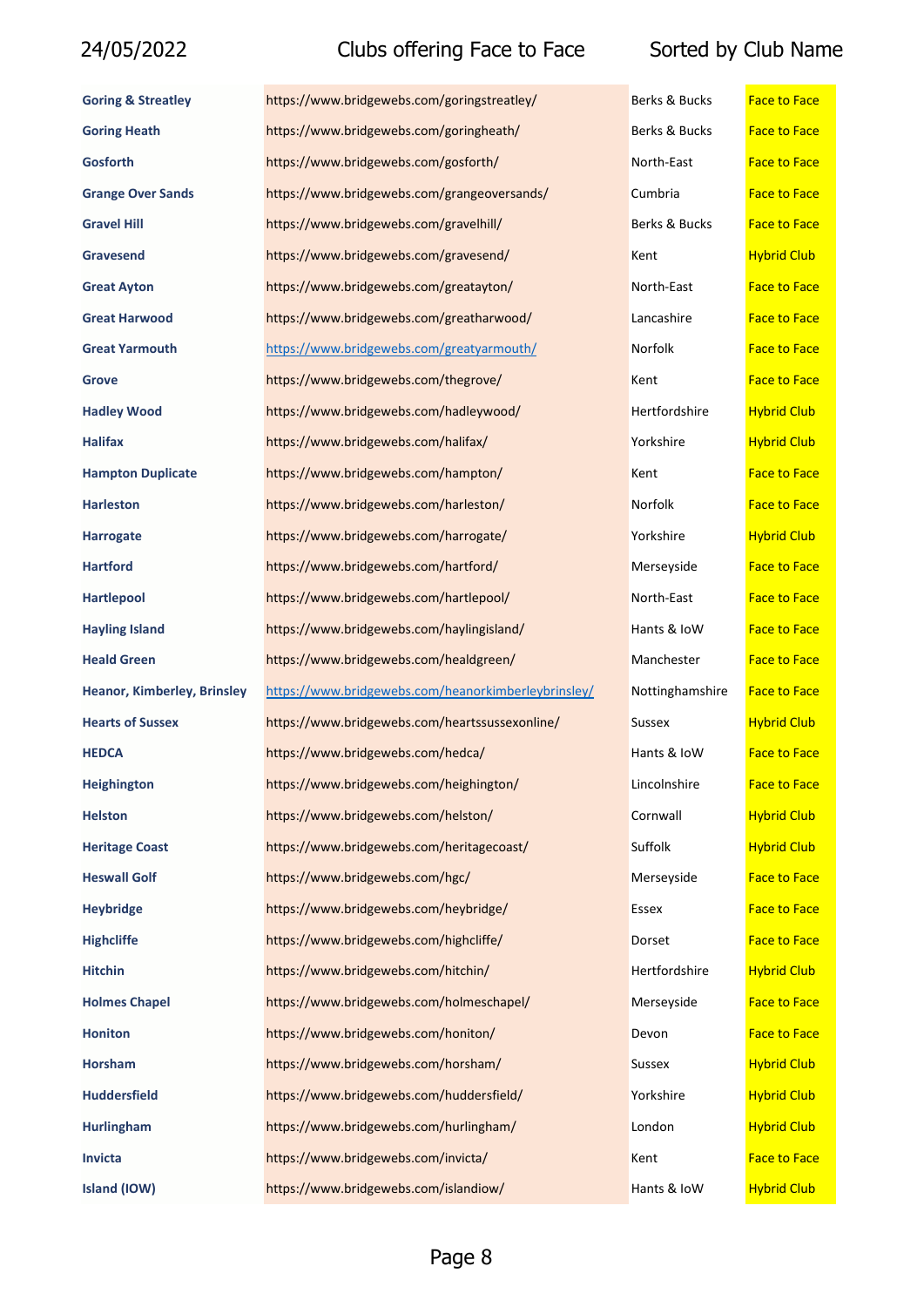| <b>Island Bridge Club</b>       | https://www.bridgewebs.com/cicbaguernsey/         | <b>CHANNEL ISLES</b><br>(Guernsev) | <b>Face to Face</b>  |
|---------------------------------|---------------------------------------------------|------------------------------------|----------------------|
| <b>J.U.S.T.</b>                 | https://www.bridgewebs.com/justbridge/            | Manchester                         | <b>Face to Face</b>  |
| <b>Keighley</b>                 | https://www.bridgewebs.com/keighley/              | Yorkshire                          | <b>Face to Face</b>  |
| <b>Kelsall and District</b>     | https://www.bridgewebs.com/kelsall/               | Merseyside                         | <b>Hybrid Club</b>   |
| <b>Kendal</b>                   | https://www.bridgewebs.com/kendal/                | Westmorland                        | <b>Hybrid Club</b>   |
| <b>Kenilworth</b>               | https://www.bridgewebs.com/kenilworth/            | Warwickshire                       | <b>Hybrid Club</b>   |
| <b>Kettering</b>                | https://www.bridgewebs.com/kettering/             | Northants                          | <b>Face to Face</b>  |
| <b>Keyworth</b>                 | https://www.bridgewebs.com/keyworth/              | Nottinghamshire                    | <b>Hybrid Club</b>   |
| <b>Kingkerswell</b>             | https://www.bridgewebs.com/kingskerswell/         | Devon                              | <b>Face to Face</b>  |
| <b>Kingsbridge Estuary U3A</b>  | https://www.bridgewebs.com/kingsbridgeestuaryu3a/ | Devon                              | <b>Face to Face</b>  |
| <b>Kingston</b>                 | https://www.bridgewebs.com/kingston/              | London                             | <b>Face to Face</b>  |
| <b>Lake Townswomens's Guild</b> | https://www.bridgewebs.com/laketgclub/            | Hants & IoW                        | <b>Face to Face</b>  |
| Lancaster                       | https://www.bridgewebs.com/lancaster/             | Lancashire                         | <b>Hybrid Club</b>   |
| Langham                         | https://www.bridgewebs.com/langham/               | Suffolk                            | <b>Face to Face</b>  |
| Lavender                        | https://www.bridgewebs.com/lavender/              | London                             | <b>Face to Face</b>  |
| <b>Leeds</b>                    | https://www.leedsbridgeclub.com/                  | Yorkshire                          | <b>Hybrid Club</b>   |
| Letchworth                      | https://www.bridgewebs.com/letchworthheritagebc/  | Hertfordshire                      | <b>Face to Face</b>  |
| <b>Liskeard</b>                 | https://www.bridgewebs.com/liskeard/              | Cornwall                           | Face to face         |
| <b>Little Chart</b>             | https://www.bridgewebs.com/littlechart/           | Kent                               | <b>Face to Face</b>  |
| Liverpool                       | https://www.bridgewebs.com/liverpool/             | Merseyside                         | <b>Face to Face</b>  |
| <b>London Duplicate</b>         | https://www.bridgewebs.com/londonduplicate/       | London                             | <b>Face to Face</b>  |
| Loughton                        | https://www.bridgewebs.com/loughton/              | Essex                              | <b>Face to Face</b>  |
| <b>Louth Central</b>            | https://www.bridgewebs.com/louthcentral/          | Lincolnshire                       | <b>Face to Face</b>  |
| <b>Louth Duplicate</b>          | https://www.bridgewebs.com/louth/                 | Lincolnshire                       | <b>Hybrid Club</b>   |
| <b>Lowestoft</b>                | https://www.bridgewebs.com/lowestoft/             | Norfolk                            | <b>Face to Face</b>  |
| Lutterworth                     | https://www.bridgewebs.com/lutterworth/           | Leicestershire                     | <b>Face to Face</b>  |
| Lymington                       | https://www.lymingtonbridgeclub.co.uk/            | Hants & IoW                        | <b>Face to Face</b>  |
| Lyppard                         | https://www.bridgewebs.com/lyppard/               | Worcestershire                     | <b>Face to Face</b>  |
| Lytham                          | https://www.bridgewebs.com/lytham/                | Lancashire                         | <b>Hybrid Club</b>   |
| <b>Magnolia</b>                 | https://www.bridgewebs.com/magnolia/home.html     | Devon                              | <b>Face to Face</b>  |
| <b>Maidstone</b>                | https://www.bridgewebs.com/maidstone/             | Kent                               | <b>Hybrid Events</b> |
| <b>Malvern</b>                  | https://www.bridgewebs.com/malvern/               | Worcestershire                     | <b>Face to Face</b>  |
| <b>Malvern Link</b>             | https://www.bridgewebs.com/malvernlink/           | Worcestershire                     | <b>Face to Face</b>  |
| <b>Manchester</b>               | https://www.bridgewebs.com/manchester/            | Manchester                         | <b>Hybrid Events</b> |
| <b>Mansfield Mechanics</b>      | https://www.bridgewebs.com/mansfieldmechanics/    | Nottinghamshire                    | <b>Face to Face</b>  |
| <b>Markeaton</b>                | https://www.bridgewebs.com/markeaton/             | Derbyshire                         | <b>Face to Face</b>  |

| <b>CHANNEL ISLES</b><br>(Guernsev) | <b>Face to Face</b>  |
|------------------------------------|----------------------|
| Manchester                         | <b>Face to Face</b>  |
| Yorkshire                          | <b>Face to Face</b>  |
| Merseyside                         | <b>Hybrid Club</b>   |
| Westmorland                        | <b>Hybrid Club</b>   |
| Warwickshire                       | <b>Hybrid Club</b>   |
| Northants                          | <b>Face to Face</b>  |
| Nottinghamshire                    | <b>Hybrid Club</b>   |
| Devon                              | <b>Face to Face</b>  |
| Devon                              | Face to Face         |
| London                             | <b>Face to Face</b>  |
| Hants & IoW                        | <b>Face to Face</b>  |
| Lancashire                         | <b>Hybrid Club</b>   |
| Suffolk                            | <b>Face to Face</b>  |
| London                             | <b>Face to Face</b>  |
| Yorkshire                          | <b>Hybrid Club</b>   |
| Hertfordshire                      | <b>Face to Face</b>  |
| Cornwall                           | <b>Face to face</b>  |
| Kent                               | <b>Face to Face</b>  |
| Merseyside                         | <b>Face to Face</b>  |
| London                             | <b>Face to Face</b>  |
| Essex                              | <b>Face to Face</b>  |
| Lincolnshire                       | Face to Face         |
| Lincolnshire                       | <b>Hybrid Club</b>   |
| Norfolk                            | <b>Face to Face</b>  |
| Leicestershire                     | <b>Face to Face</b>  |
| Hants & IoW                        | <b>Face to Face</b>  |
| Worcestershire                     | <b>Face to Face</b>  |
| Lancashire                         | <b>Hybrid Club</b>   |
| Devon                              | <b>Face to Face</b>  |
| Kent                               | <b>Hybrid Events</b> |
| Worcestershire                     | <b>Face to Face</b>  |
| Worcestershire                     | <b>Face to Face</b>  |
| Manchester                         | <b>Hybrid Events</b> |
| Nottinghamshire                    | <b>Face to Face</b>  |
| Dorbychiro                         | Enco to Enco         |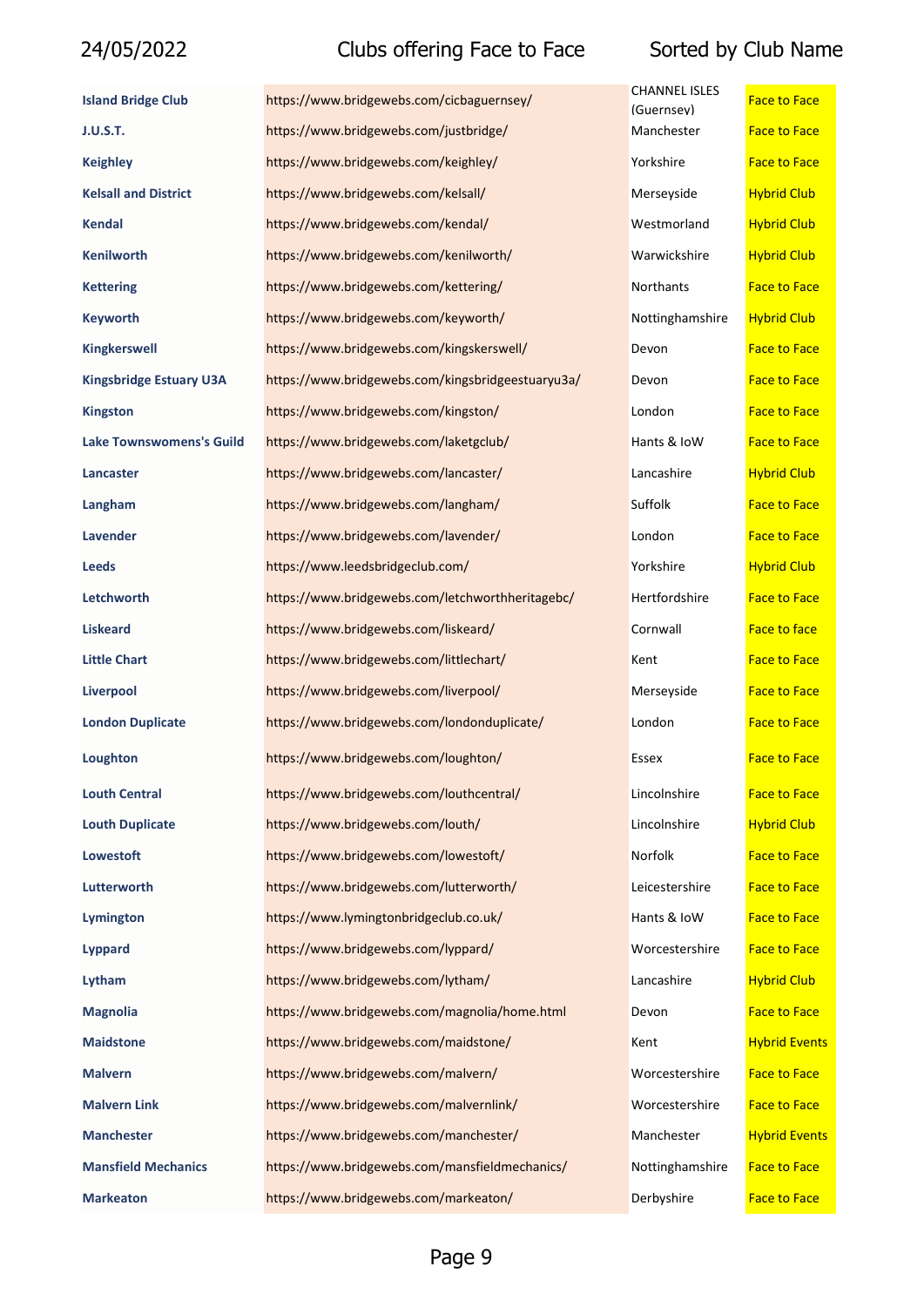| <b>Market Harborough</b>      | https://www.bridgewebs.com/marketharborough/            | Leicestershire  | <b>Face to Face</b>  |
|-------------------------------|---------------------------------------------------------|-----------------|----------------------|
| <b>Market Rasen</b>           | https://www.bridgewebs.com/marketrasendistrict/home.htm | Lincolnshire    | <b>Face to Face</b>  |
| <b>Marple</b>                 | https://www.bridgewebs.com/marple/                      | Manchester      | <b>Hybrid Club</b>   |
| <b>Matlock Area U3A</b>       | https://www.bridgewebs.com/matlockareau3a/              | Derbyshire      | <b>Face to Face</b>  |
| <b>Matlock Bridge</b>         | https://www.bridgewebs.com/matlock/                     | Derbyshire      | <b>Face to Face</b>  |
| <b>MBH, Bramhall</b>          | https://www.bridgewebs.com/mbhbramhall/                 | Manchester      | <b>Face to Face</b>  |
| <b>Melbourn</b>               | https://www.bridgewebs.com/melbournherts/               | Cambs & Hunts   | <b>Face to Face</b>  |
| <b>Meon</b>                   | https://www.bridgewebs.com/meon/                        | Hants & IoW     | <b>Face to Face</b>  |
| <b>Meopham</b>                | https://www.bridgewebs.com/meopham/                     | Kent            | <b>Face to Face</b>  |
| <b>Mersea</b>                 | https://www.bridgewebs.com/mersea/                      | Suffolk         | <b>Face to Face</b>  |
| <b>Merseyside</b>             | https://www.bridgewebs.com/merseyside/                  | Merseyside      | <b>Hybrid Club</b>   |
| <b>Mid Essex</b>              | https://www.bridgewebs.com/firstclassbridge/            | Essex           | <b>Hybrid Events</b> |
| Middlesborough                | https://www.bridgewebs.com/middlesbrough/               | North-East      | <b>Face to Face</b>  |
| <b>Middlewich</b>             | https://www.bridgewebs.com/middlewich/                  | Merseyside      | <b>Face to Face</b>  |
| <b>Monday Night Droitwich</b> | https://www.bridgewebs.com/mondaynightdroitwich/        | Worcestershire  | <b>Face to Face</b>  |
| <b>Morpeth</b>                | https://www.bridgewebs.com/morpeth/                     | North-East      | <b>Hybrid Club</b>   |
| <b>Navnat</b>                 | https://www.bridgewebs.com/navnat/                      | Middlesex       | <b>Face to Face</b>  |
| <b>Nettleham</b>              | https://www.bridgewebs.com/nettleham/                   | Lincolnshire    | <b>Face to Face</b>  |
| <b>New Chiswick</b>           | https://www.bridgewebs.com/newchiswick/                 | London          | <b>Face to Face</b>  |
| <b>New Mills</b>              | https://www.bridgewebs.com/newmills/                    | Derbyshire      | <b>Face to Face</b>  |
| <b>Newark</b>                 | https://www.bridgewebs.com/newark/                      | Nottinghamshire | <b>Face to Face</b>  |
| <b>Newton &amp; Noss</b>      | https://www.bridgewebs.com/newtonnoss/                  | Devon           | <b>Face to Face</b>  |
| <b>Newton Abbot</b>           | https://www.bridgewebs.com/newton/                      | Devon           | <b>Hybrid Club</b>   |
| <b>Newton Poppleford</b>      | https://www.bridgewebs.com/newtonpoppleford/            | Devon           | <b>Face to Face</b>  |
| <b>Norden and Bamford</b>     | https://www.bridgewebs.com/nordenbamford/               | Manchester      | <b>Face to Face</b>  |
| <b>North Cotswolds</b>        | https://www.bridgewebs.com/northcotswolds/              | Gloucestershire | <b>Face to Face</b>  |
| <b>Northampton</b>            | https://www.bridgewebs.com/northampton                  | Northants       | <b>Hybrid Club</b>   |
| <b>Northfield</b>             | https://www.bridgewebs.com/northfield/                  | Warwickshire    | <b>Face to Face</b>  |
| <b>Nottingham</b>             | https://www.bridgewebs.com/nottingham/                  | Nottinghamshire | <b>Hybrid Club</b>   |
| <b>Oakfield</b>               | https://www.bridgewebs.com/oakfield/                    | Lancashire      | <b>Face to Face</b>  |
| <b>Olicana</b>                | https://www.bridgewebs.com/olicana/                     | Yorkshire       | <b>Hybrid Club</b>   |
| <b>Otter</b>                  | https://www.bridgewebs.com/otter/                       | Devon           | <b>Face to Face</b>  |
| <b>Oundle</b>                 | https://www.bridgewebs.com/oundle/                      | Northants       | <b>Face to Face</b>  |
| <b>Oxford</b>                 | http://www.oxfordbridgeclub.com/                        | Oxfordshire     | <b>Hybrid Events</b> |
| <b>Oxted</b>                  | https://www.bridgewebs.com/oxted/                       | Surrey          | <b>Face to Face</b>  |
| Paignton                      | https://www.bridgewebs.com/paignton/                    | Devon           | <b>Face to Face</b>  |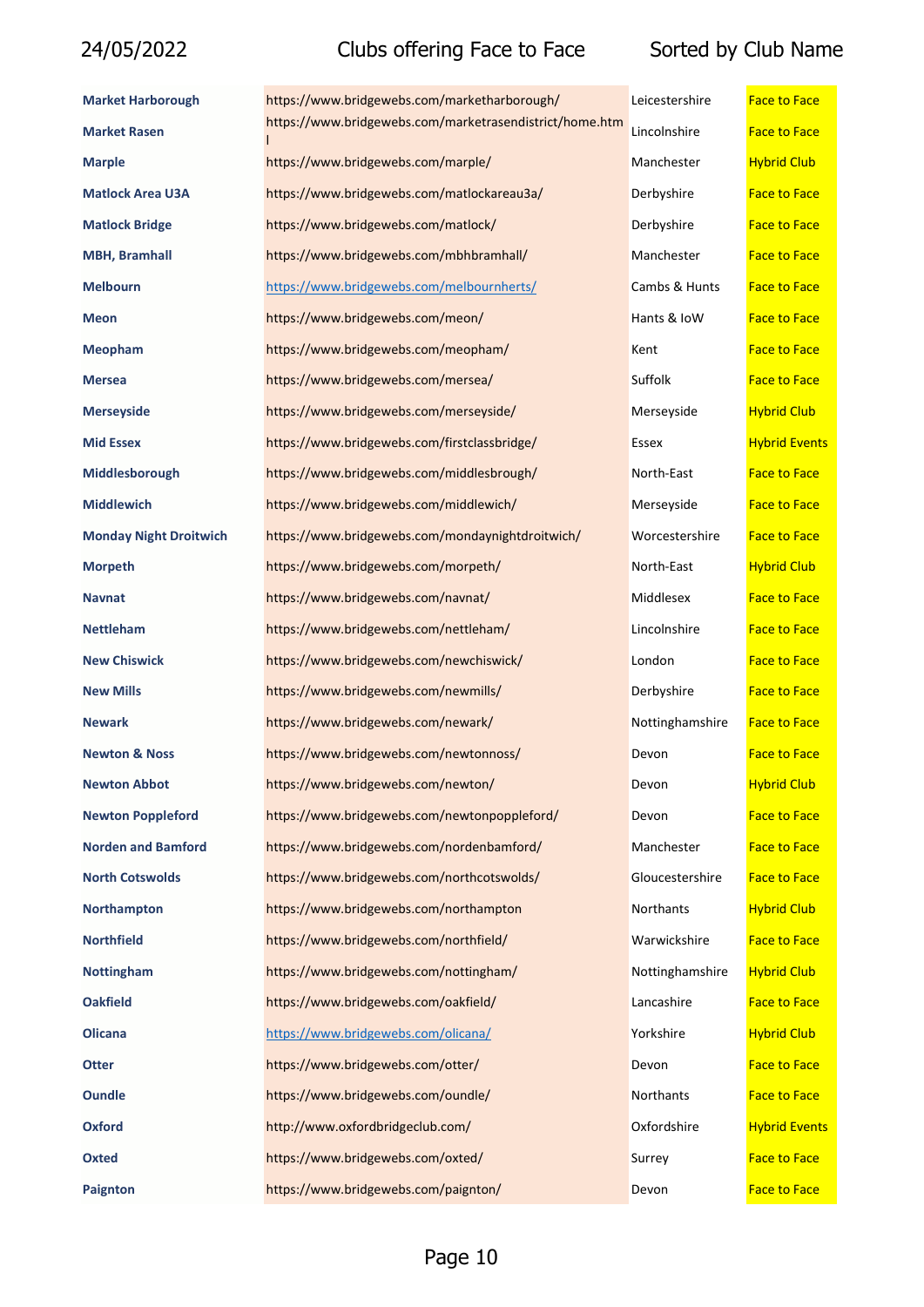# 24/05/2022 Clubs offering Face to Face

| <b>Penventon</b>                              | https://www.bridgewebs.com/penventon/                                 | Cornwall        | <b>Face to face</b>  |
|-----------------------------------------------|-----------------------------------------------------------------------|-----------------|----------------------|
| Penwortham                                    | https://www.bridgewebs.com/penwortham/                                | Lancashire      | <b>Face to Face</b>  |
| Penzance                                      | https://www.bridgewebs.com/penzance/                                  | Cornwall        | <b>Face to face</b>  |
| Peterborough                                  | https://www.bridgewebs.com/peterborough/                              | Cambs & Hunts   | <b>Face to Face</b>  |
| <b>Phoenix</b>                                | https://www.bridgewebs.com/phoenix/                                   | Nottinghamshire | <b>Hybrid Club</b>   |
| <b>Pinchbeck</b>                              | https://www.bridgewebs.com/pinchbeck/                                 | Lincolnshire    | <b>Face to Face</b>  |
| <b>Pinner</b>                                 | https://www.bridgewebs.com/pinner/                                    | Middlesex       | <b>Hybrid Club</b>   |
| Potten                                        | https://www.bridgewebs.com/potten/                                    | Hertfordshire   | <b>Face to Face</b>  |
| <b>Poulton</b>                                | https://www.bridgewebs.com/poulton/                                   | Lancashire      | <b>Face to Face</b>  |
| <b>Prescot</b>                                | https://www.bridgewebs.com/prescot/                                   | Merseyside      | <b>Face to Face</b>  |
| <b>Regis</b>                                  | https://www.bridgewebs.com/regis/                                     | Bedfordshire    | <b>Hybrid Club</b>   |
| <b>Retford</b>                                | https://www.bridgewebs.com/retford/                                   | Nottinghamshire | <b>Hybrid Events</b> |
| <b>Richmond</b>                               | https://www.bridgewebs.com/richmond/                                  | Surrey          | <b>Hybrid Club</b>   |
| <b>Ridgeway</b>                               | https://www.bridgewebs.com/ridgeway/                                  | Worcestershire  | <b>Face to Face</b>  |
| <b>Rosemary</b>                               | https://www.bridgewebs.com/rosemary/                                  | Merseyside      | <b>Face to Face</b>  |
| Rottingdean                                   | https://www.bridgewebs.com/rottingdean/                               | Sussex          | <b>Face to Face</b>  |
| Royal                                         | www.bridgewebs.com/royalramsey                                        | Isle of Man     | <b>Face to Face</b>  |
| <b>Rugby</b>                                  | https://www.bridgewebs.com/rugby                                      | Warwickshire    | <b>Hybrid Club</b>   |
| <b>Rugby Village</b>                          | https://www.bridgewebs.com/rugbyvillage                               | Northants       | <b>Hybrid Club</b>   |
| <b>Rushcliffe G C</b>                         | https://www.bridgewebs.com/rushcliffegc/                              | Nottinghamshire | <b>Face to Face</b>  |
| <b>Saddleworth</b>                            | https://www.bridgewebs.com/saddleworth/                               | Lancashire      | <b>Face to Face</b>  |
| <b>Saltash</b>                                | https://cornwall-link.co.uk/activity/saltash-contract-bridge-<br>club | Cornwall        | <b>Face to Face</b>  |
| <b>Sandbach</b>                               | https://www.bridgewebs.com/sandbach/                                  | Merseyside      | <b>Face to Face</b>  |
| <b>Scunthorpe</b>                             | http://www.scunthorpebridgeclub.org.uk/                               | Lincolnshire    | <b>Hybrid Club</b>   |
| <b>Sheffield</b>                              | http://www.sheffieldbridgeclub.co.uk/                                 | Yorkshire       | <b>Face to Face</b>  |
| <b>Sidmouth</b>                               | https://www.bridgewebs.com/sidmouth/                                  | Devon           | <b>Face to Face</b>  |
| <b>Silverton</b>                              | https://www.bridgewebs.com/silverton/                                 | Devon           | <b>Face to Face</b>  |
| <b>Sobell</b>                                 | http://www.sobell-bridge.org.uk/                                      | Hertfordshire   | <b>Hybrid Club</b>   |
| <b>South Bucks</b>                            | http://www.southbucksbridgecentre.co.uk/                              | Berks & Bucks   | <b>Hybrid Club</b>   |
| <b>South Cotswold</b>                         | https://www.bridgewebs.com/southcotswold/                             | Gloucestershire | <b>Face to Face</b>  |
| <b>South Croydon</b>                          | https://www.bridgewebs.com/southcroydon/                              | Surrey          | <b>Face to Face</b>  |
| <b>South Mansfield and</b><br><b>Bidworth</b> | https://www.bridgewebs.com/southmansfieldblidworth/                   | Nottinghamshire | <b>Face to Face</b>  |
| <b>Southend and Leigh</b>                     | https://www.bridgewebs.com/southendleigh/                             | Essex           | <b>Hybrid Club</b>   |
| <b>Southport</b>                              | https://www.bridgewebs.com/southport/                                 | Lancashire      | <b>Hybrid Club</b>   |
| <b>Southwater</b>                             | https://www.bridgewebs.com/southwater/                                | Sussex          | <b>Face to Face</b>  |
| Spadesbourne                                  | https://www.bridgewebs.com/spadesbourne/                              | Worcestershire  | <b>Face to Face</b>  |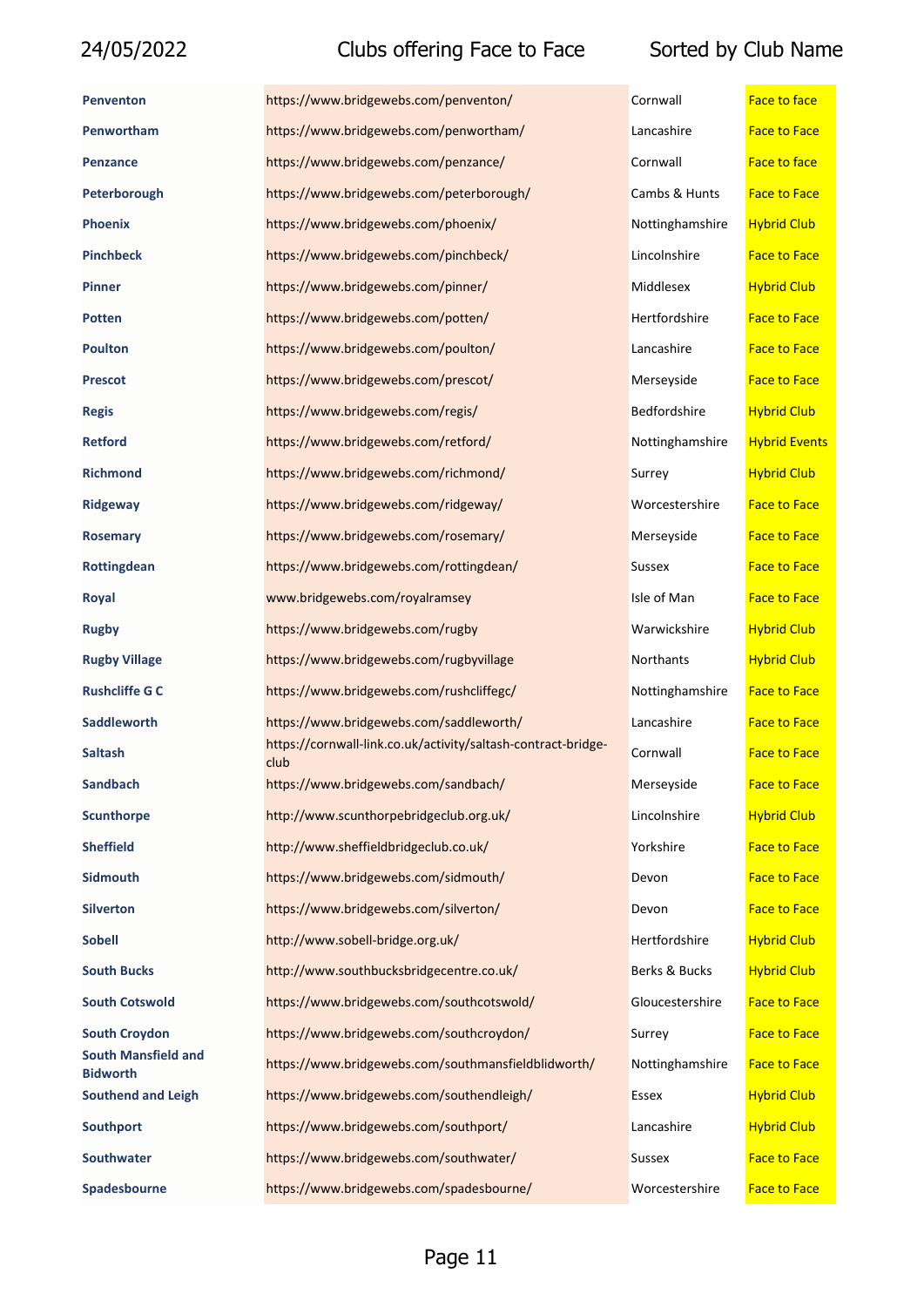| <b>St Anne's</b>                   | https://www.bridgewebs.com/sabc/                                            | Lancashire                         | <b>Face to Face</b> |
|------------------------------------|-----------------------------------------------------------------------------|------------------------------------|---------------------|
| <b>St Austell</b>                  | https://www.bridgewebs.com/staustellarts/                                   | Cornwall                           | <b>Face to face</b> |
| <b>St Ives</b>                     | https://www.bridgewebs.com/stives/                                          | Cornwall                           | <b>Face to face</b> |
| St Luke's                          | https://www.bridgewebs.com/stlukes/                                         | Dorset                             | <b>Hybrid Club</b>  |
| <b>St Martins</b>                  | https://www.bridgewebs.com/stmartins/                                       | <b>CHANNEL ISLES</b><br>(Guernsey) | <b>Face to Face</b> |
| <b>Stafford</b>                    | https://www.bridgewebs.com/stafford/                                        | Staffs & Shrops                    | <b>Hybrid Club</b>  |
| <b>Stamford</b>                    | https://www.bridgewebs.com/stamford/                                        | Northants                          | <b>Hybrid Club</b>  |
| <b>Stansfield</b>                  | https://www.bridgewebs.com/stansfield/                                      | Suffolk                            | <b>Hybrid Club</b>  |
| <b>Stratford-Upon-Avon</b>         | https://www.bridgewebs.com/stratford/                                       | Warwickshire                       | <b>Hybrid Club</b>  |
| <b>Sutton Coldfield</b>            | https://www.bridgewebs.com/suttoncoldfield/                                 | Warwickshire                       | <b>Hybrid Club</b>  |
| Swan                               | https://www.bridgewebs.com/swan/                                            | Worcestershire                     | <b>Face to Face</b> |
| T.G.R                              | https://www.bridgewebs.com/tgrs/                                            | London                             | <b>Face to Face</b> |
| <b>Taunton</b>                     | https://www.bridgewebs.com/taunton/                                         | Somerset                           | <b>Face to Face</b> |
| <b>Taunton Dean</b>                | https://www.bridgewebs.com/tauntondeane/                                    | Somerset                           | <b>Face to Face</b> |
| <b>Teignmouth New Road</b>         | https://www.bridgewebs.com/teignmouthnewroad/                               | Devon                              | <b>Face to Face</b> |
| <b>The Birches</b>                 | https://www.bridgewebs.com/birches/                                         | Herefordshire                      | <b>Face to Face</b> |
| <b>The Bognor</b>                  | https://www.bridgewebs.com/thebognorclub/                                   | Sussex                             | <b>Face to Face</b> |
| <b>The Ruff</b>                    | https://www.bridgewebs.com/ruffclub/                                        | London                             | <b>Face to Face</b> |
| <b>Thistleworth Lawn Tennis</b>    | https://www.thistleworth.net/page/22602/Thistleworth-<br><b>Bridge-Club</b> | Middlesex                          | <b>Face to Face</b> |
| <b>Thorpe Bay</b>                  | https://www.bridgewebs.com/thorpebay/                                       | Essex                              | <b>Face to Face</b> |
| <b>Toddington</b>                  | https://www.bridgewebs.com/toddington/                                      | Bedfordshire                       | <b>Hybrid Club</b>  |
| <b>Trafford &amp; Sale</b>         | https://www.bridgewebs.com/trafford/                                        | Manchester                         | <b>Hybrid Club</b>  |
| <b>Trumpington</b>                 | https://www.bridgewebs.com/trumpington/                                     | Cambs & Hunts                      | <b>Face to Face</b> |
| <b>Tunbridge Wells</b>             | https://www.bridgewebs.com/tunbridge/                                       | Kent                               | <b>Hybrid Club</b>  |
| <b>Vagabonds</b>                   | http://www.vagabondstennisclub.co.uk/                                       | Middlesex                          | <b>Face to Face</b> |
| <b>Verwood</b>                     | https://www.bridgewebs.com/verwood/                                         | Dorset                             | <b>Face to Face</b> |
| <b>Village (Middlesex)</b>         | https://www.bridgewebs.com/villagebridge/                                   | Middlesex                          | <b>Face to Face</b> |
| <b>Wadebridge (North Cornwall)</b> | https://www.bridgewebs.com/northcornwall/                                   | Cornwall                           | <b>Hybrid Club</b>  |
| <b>Wakefield</b>                   | https://www.bridgewebs.com/wakefield/                                       | Yorkshire                          | <b>Face to Face</b> |
| <b>Wallingford</b>                 | https://www.bridgewebs.com/wallingford/                                     | Oxfordshire                        | <b>Hybrid Club</b>  |
| <b>Waltham Forest</b>              | https://www.bridgewebs.com/walthamforest/                                   | Essex                              | <b>Hybrid Club</b>  |
| <b>Wanderers</b>                   | https://www.bridgewebs.com/wanderers/                                       | Oxfordshire                        | <b>Face to Face</b> |
| Wantage                            | https://www.bridgewebs.com/wantage/                                         | Oxfordshire                        | <b>Face to Face</b> |
| <b>Warrington</b>                  | https://www.bridgewebs.com/warrington/                                      | Merseyside                         | <b>Hybrid Club</b>  |
| <b>Watford and Bushey</b>          | https://www.bridgewebs.com/watford/                                         | Hertfordshire                      | <b>Hybrid Club</b>  |
| <b>Wearside</b>                    | https://www.bridgewebs.com/wearside/                                        | North-East                         | <b>Hybrid Club</b>  |

| Lancashire                         | <u>Face to Face</u> |
|------------------------------------|---------------------|
| Cornwall                           | <b>Face to face</b> |
| Cornwall                           | <b>Face to face</b> |
| Dorset                             | <b>Hybrid Club</b>  |
| <b>CHANNEL ISLES</b><br>(Guernsey) | <b>Face to Face</b> |
| Staffs & Shrops                    | <b>Hybrid Club</b>  |
| <b>Northants</b>                   | <b>Hybrid Club</b>  |
| Suffolk                            | <b>Hybrid Club</b>  |
| Warwickshire                       | <b>Hybrid Club</b>  |
| Warwickshire                       | <b>Hybrid Club</b>  |
| Worcestershire                     | <b>Face to Face</b> |
| London                             | <b>Face to Face</b> |
| Somerset                           | <b>Face to Face</b> |
| Somerset                           | <b>Face to Face</b> |
| Devon                              | <b>Face to Face</b> |
| Herefordshire                      | <b>Face to Face</b> |
| Sussex                             | <b>Face to Face</b> |
| London                             | <b>Face to Face</b> |
| Middlesex                          | <b>Face to Face</b> |
| Essex                              | <b>Face to Face</b> |
| <b>Bedfordshire</b>                | <b>Hybrid Club</b>  |
| Manchester                         | <b>Hybrid Club</b>  |
| Cambs & Hunts                      | <b>Face to Face</b> |
| Kent                               | <b>Hybrid Club</b>  |
| Middlesex                          | <b>Face to Face</b> |
| Dorset                             | <b>Face to Face</b> |
| Middlesex                          | <b>Face to Face</b> |